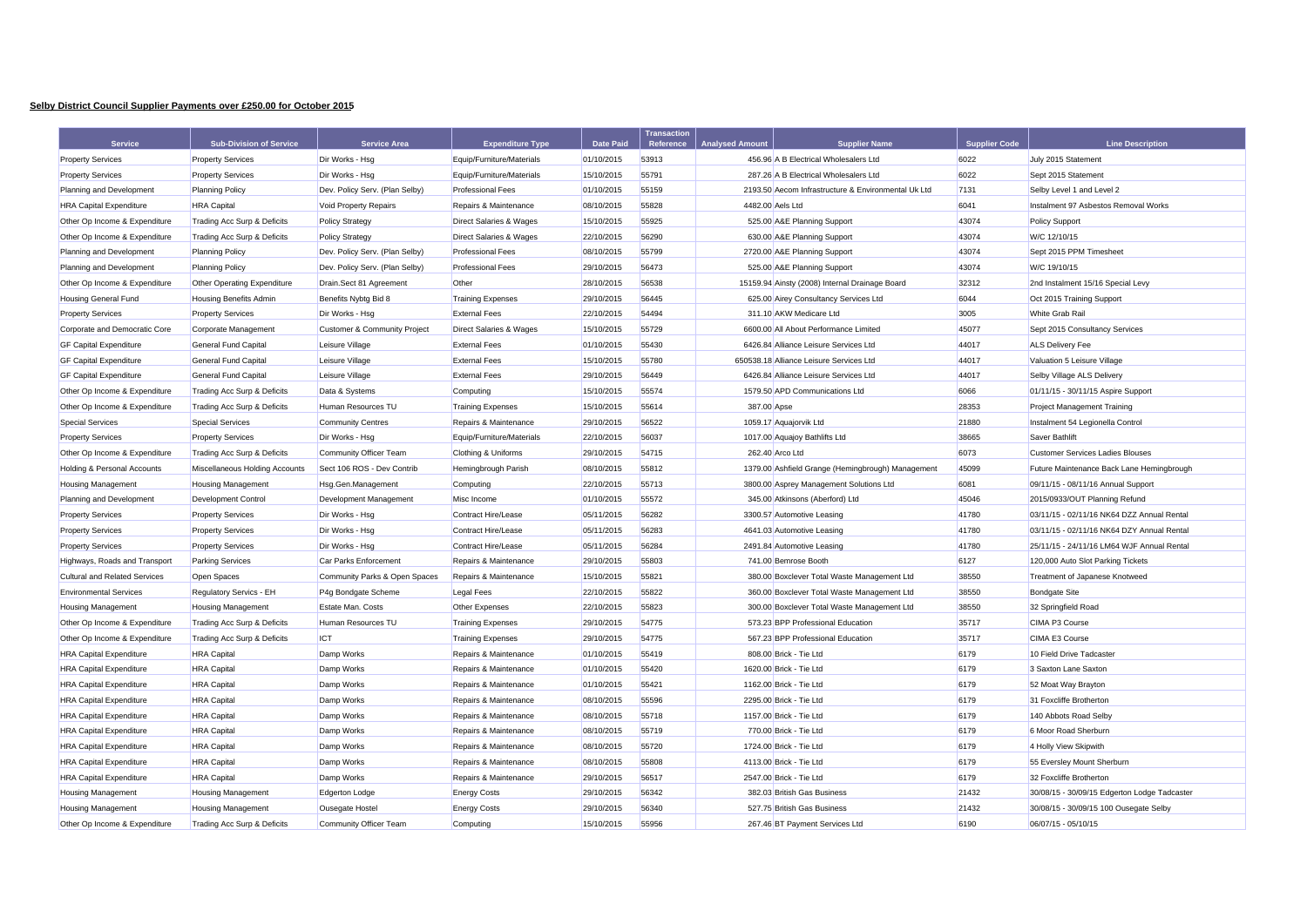| Central Services to the Public         | <b>Local Tax Collection</b>        | Council Tax Collection           | <b>Professional Fees</b>           | 19/11/2015 | 56483 | 8681.41 Capacitygrid                         | 45261 | Sept 2015 Empty Homes Review                  |
|----------------------------------------|------------------------------------|----------------------------------|------------------------------------|------------|-------|----------------------------------------------|-------|-----------------------------------------------|
| Corporate and Democratic Core          | Corporate Management               | Treasury Mgmt - GF               | <b>Professional Fees</b>           | 22/10/2015 | 55753 | 2250.00 Capita Treasury Solutions Ltd        | 7139  | 01/07/15 - 30/09/15 Capita Treasury Solutions |
| <b>Environmental Services</b>          | Community Safety (CCTV)            | Video Cameras (CCTV)             | <b>External Fees</b>               | 15/10/2015 | 55717 | 1223.07 Careline Security                    | 6809  | Sept 2015 CCTV Monitoring                     |
| <b>Property Services</b>               | <b>Property Services</b>           | Dir Works - Hsg                  | <b>External Fees</b>               | 22/10/2015 | 55817 | 1460.00 CCTV Drainage Investigations         | 6219  | Aug 2015 Statement                            |
| Planning and Development               | <b>Planning Policy</b>             | Dev. Policy Serv. (Plan Selby)   | <b>Professional Fees</b>           | 22/10/2015 | 55584 | 2500.00 Citilabs Technologies Ltd            | 44813 | Seat 1 Product Sugar Access                   |
| <b>Environmental Services</b>          | Regulatory Servics - EH            | <b>Pollution Monitoring</b>      | Other Expenses                     | 08/10/2015 | 55807 | 361.98 City of York Council                  | 6253  | 2015/0674/FUL Bio Fuelled Power Gen Plant     |
| <b>Environmental Services</b>          | Regulatory Servics - EH            | <b>Pollution Monitoring</b>      | Other Expenses                     | 29/10/2015 | 55579 | 980.36 City of York Council                  | 38054 | <b>AQMA</b> Declaration                       |
| <b>Property Services</b>               | <b>Property Services</b>           | Dir Works - Hsg                  | Equip/Furniture/Materials          | 12/11/2015 | 56359 | 400.00 Cleveland Containers                  | 45162 | QT006777 2 x Delivery/Offloading              |
| <b>Property Services</b>               | <b>Property Services</b>           | Dir Works - Hsg                  | Equip/Furniture/Materials          | 12/11/2015 | 56359 | 6300.00 Cleveland Containers                 | 45162 | QT006777 4 x New Used Once                    |
| Other Op Income & Expenditure          | Trading Acc Surp & Deficits        | Data & Systems                   | Computing                          | 15/10/2015 | 55265 | 750.00 Covergold Ltd                         | 6303  | Annual Maintenance for MS7000                 |
| Other Op Income & Expenditure          | Trading Acc Surp & Deficits        | ICT                              | Partnership Arrangements           | 08/10/2015 | 53768 | 79257.50 Craven District Council             | 23442 | 01/04/15 - 30/09/15                           |
| Other Op Income & Expenditure          | Trading Acc Surp & Deficits        | <b>ICT</b>                       | Partnership Arrangements           | 08/10/2015 | 55727 | 77757.50 Craven District Council             | 23442 | 01/04/15 - 30/09/15 IS Recharges              |
| <b>Environmental Services</b>          | <b>Trade Waste</b>                 | Commercial Waste                 | <b>External Fees</b>               | 05/11/2015 | 56276 | 1297.20 Cromwell Polythene Ltd               | 6316  | 10,000 - (18) x 29 x 39" Violet               |
| Other Op Income & Expenditure          | Trading Acc Surp & Deficits        | Marketing & Comms                | Other Expenses                     | 08/10/2015 | 54651 | 2184.00 Cumbrian Newspapers Ltd              | 28959 | <b>Citizenlink Printing</b>                   |
| Holding & Personal Accounts            | Miscellaneous Holding Accounts     | Employee Cycle Loans             | <b>Deductions from Wages</b>       | 15/10/2015 | 55985 | 833.33 Cyclescheme Ltd                       | 21718 | Bike & Equipment                              |
| Other Op Income & Expenditure          | Trading Acc Surp & Deficits        | <b>Central Telephones</b>        | Communications                     | 29/10/2015 | 55923 | 817.92 Daisy Communications Ltd              | 6325  | Sept 2015 Call/Service Charges                |
| Other Op Income & Expenditure          | Other Operating Expenditure        | Drain.Sect 81 Agreement          | Other                              | 28/10/2015 | 56537 | 165778.50 Danvm Drainage Commissioners       | 34676 | 2nd Instalment 15/16 Special Levy             |
| <b>Property Services</b>               | <b>Property Services</b>           | Dir Works - Hsg                  | Equip/Furniture/Materials          | 22/10/2015 | 55973 | 2141.58 DB Electrical Wholesale Selby Ltd    | 36613 | Sept 2015 Statement                           |
| Other Op Income & Expenditure          | <b>Other Operating Expenditure</b> | Capital Receipts Pool Pymnt      | Other Expenses                     | 23/10/2015 | 2872  | 110535.28 Dept for Communities & Local Govt  | 25966 | Quarter 2 Pooling 2015/16                     |
| Gen Grants & Collection Fund           | Taxation & Non-Specific Grants     | Gen Fund Income                  | Misc Income                        | 16/10/2015 | 2866  | 1175739.00 Dept for Communities & Local Govt | 6345  | 19/10/15 NNDR/RSG                             |
| <b>Holding &amp; Personal Accounts</b> | Miscellaneous Holding Accounts     | <b>NNDR Coll Fund Account</b>    | Collection Fund                    | 16/10/2015 | 2866  | 1699494.00 Dept for Communities & Local Govt | 6345  | 19/10/15 NNDR/RSG                             |
| <b>HRA Capital Expenditure</b>         | <b>HRA</b> Capital                 | Laurie Backhouse Court           | <b>Professional Fees</b>           | 29/10/2015 | 56515 | 2492.00 East Riding of Yorkshire Council     | 6383  | Laurie Backhouse Court                        |
| Planning and Development               | Economic Development               | P4g Economic Dev. Commission     | <b>Direct Salaries &amp; Wages</b> | 01/10/2015 | 55192 | 2460.00 East Riding of Yorkshire Council     | 6383  | July 2015 Selby Enterprise Zone               |
| Planning and Development               | Economic Development               | P4g Economic Dev. Commission     | <b>Direct Salaries &amp; Wages</b> | 01/10/2015 | 55193 | 2571.30 East Riding of Yorkshire Council     | 6383  | Aug 2015 Secondment                           |
| Central Services to the Public         | Elections                          | <b>Register of Electors</b>      | Communications                     | 15/10/2015 | 55210 | 950.84 Electoral Reform Services             | 6390  | Letter/Form Printing                          |
| Central Services to the Public         | Elections                          | <b>Register of Electors</b>      | Printing/Stationery/Gen Exps       | 05/11/2015 | 56041 | 1361.36 Electoral Reform Services            | 6390  | <b>Election Printing</b>                      |
| Central Services to the Public         | Elections                          | Register of Electors             | Printing/Stationery/Gen Exps       | 05/11/2015 | 56042 | 4093.91 Electoral Reform Services            | 6390  | IER Registration Fee 2015                     |
| Central Services to the Public         | Elections                          | Register of Electors             | Printing/Stationery/Gen Exps       | 12/11/2015 | 56447 | 4441.12 Electoral Reform Services            | 6390  | <b>Household Enquiry Forms</b>                |
| Central Services to the Public         | Elections                          | Register of Electors             | Printing/Stationery/Gen Exps       | 12/11/2015 | 56448 | 1178.29 Electoral Reform Services            | 6390  | <b>Household Enquiry Forms</b>                |
| <b>Cultural and Related Services</b>   | Open Spaces                        | Community Parks & Open Spaces    | Repairs & Maintenance              | 29/10/2015 | 55915 | 470.00 Enterprise Managed Services Ltd       | 6404  | Sept 2015 Fairburn                            |
| Cultural and Related Services          | Open Spaces                        | Community Parks & Open Spaces    | Repairs & Maintenance              | 29/10/2015 | 55916 | 371.33 Enterprise Managed Services Ltd       | 6404  | Sept 2015 Additional Work                     |
| <b>Cultural and Related Services</b>   | Open Spaces                        | Community Parks & Open Spaces    | Repairs & Maintenance              | 05/11/2015 | 55975 | 4229.22 Enterprise Managed Services Ltd      | 6404  | Sept 2015 Management                          |
| <b>Cultural and Related Services</b>   | Open Spaces                        | <b>Grass Cutting</b>             | Repairs & Maintenance              | 05/11/2015 | 55975 | 2758.47 Enterprise Managed Services Ltd      | 6404  | Sept 2015 Management                          |
| <b>Cultural and Related Services</b>   | Open Spaces                        | Selby Park                       | Repairs & Maintenance              | 05/11/2015 | 55975 | 8481.00 Enterprise Managed Services Ltd      | 6404  | Sept 2015 Management                          |
| <b>Cultural and Related Services</b>   | <b>Recreation &amp; Sport</b>      | Selby Leisure Centre             | Repairs & Maintenance              | 05/11/2015 | 55975 | 721.58 Enterprise Managed Services Ltd       | 6404  | Sept 2015 Management                          |
| <b>Environmental Services</b>          | <b>Cemetery Services</b>           | <b>Closed Burial Ground</b>      | Repairs & Maintenance              | 05/11/2015 | 55975 | 1087.37 Enterprise Managed Services Ltd      | 6404  | Sept 2015 Management                          |
| <b>Environmental Services</b>          | Recycling                          | Recycling                        | <b>External Fees</b>               | 05/11/2015 | 55975 | 115371.53 Enterprise Managed Services Ltd    | 6404  | Sept 2015 Management                          |
| <b>Environmental Services</b>          | <b>Street Cleansing</b>            | <b>Street Cleansing</b>          | <b>External Fees</b>               | 29/10/2015 | 55916 | 561.45 Enterprise Managed Services Ltd       | 6404  | Sept 2015 Additional Work                     |
| <b>Environmental Services</b>          | <b>Street Cleansing</b>            | <b>Street Cleansing</b>          | <b>External Fees</b>               | 05/11/2015 | 55975 | 45068.54 Enterprise Managed Services Ltd     | 6404  | Sept 2015 Management                          |
| <b>Environmental Services</b>          | <b>Trade Waste</b>                 | <b>Clinical Waste</b>            | <b>External Fees</b>               | 05/11/2015 | 55975 | 4209.97 Enterprise Managed Services Ltd      | 6404  | Sept 2015 Management                          |
| <b>Environmental Services</b>          | <b>Trade Waste</b>                 | Commercial Waste                 | <b>External Fees</b>               | 05/11/2015 | 55975 | 24810.62 Enterprise Managed Services Ltd     | 6404  | Sept 2015 Management                          |
| <b>Environmental Services</b>          | <b>Waste Collection</b>            | Dom. Wheeled Bins/Sacks          | <b>External Fees</b>               | 05/11/2015 | 55975 | 21209.71 Enterprise Managed Services Ltd     | 6404  | Sept 2015 Management                          |
| <b>Environmental Services</b>          | <b>Waste Collection</b>            | <b>Refuse Collection General</b> | Advertising                        | 05/11/2015 | 55975 | 1594.50 Enterprise Managed Services Ltd      | 6404  | Sept 2015 Management                          |
| <b>Environmental Services</b>          | <b>Waste Collection</b>            | <b>Refuse Collection General</b> | <b>External Fees</b>               | 29/10/2015 | 55916 | 12491.75 Enterprise Managed Services Ltd     | 6404  | Sept 2015 Additional Work                     |
| <b>Environmental Services</b>          | <b>Waste Collection</b>            | <b>Refuse Collection General</b> | <b>External Fees</b>               | 05/11/2015 | 55975 | 83356.62 Enterprise Managed Services Ltd     | 6404  | Sept 2015 Management                          |
| Highways, Roads and Transport          | <b>Parking Services</b>            | Car Parks-Other                  | Repairs & Maintenance              | 05/11/2015 | 55975 | 268.09 Enterprise Managed Services Ltd       | 6404  | Sept 2015 Management                          |
| <b>Housing Management</b>              | <b>Housing Management</b>          | <b>Edgerton Lodge</b>            | Repairs & Maintenance              | 29/10/2015 | 55916 | 315.00 Enterprise Managed Services Ltd       | 6404  | Sept 2015 Additional Work                     |
| <b>Housing Management</b>              | <b>Housing Management</b>          | Estate Man. Costs                | Other Expenses                     | 29/10/2015 | 55916 | 280.98 Enterprise Managed Services Ltd       | 6404  | Sept 2015 Additional Work                     |
|                                        |                                    |                                  |                                    |            |       |                                              |       |                                               |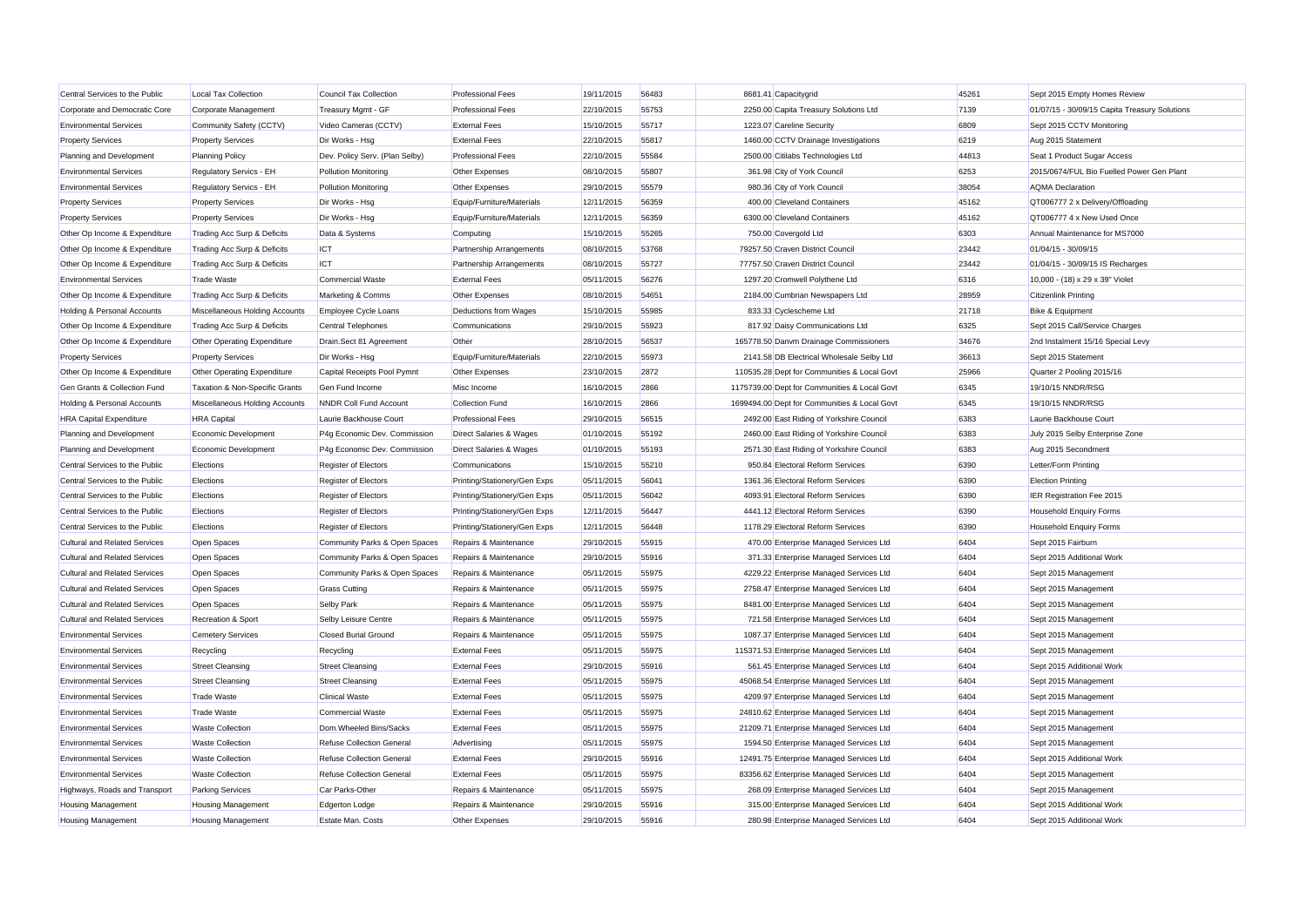| <b>Special Services</b>                                             | <b>Special Services</b>                       | Grassed Areas & Open Spaces                           | Repairs & Maintenance                               | 05/11/2015               | 55975          | 7265.80 Enterprise Managed Services Ltd        | 6404          | Sept 2015 Management                                  |
|---------------------------------------------------------------------|-----------------------------------------------|-------------------------------------------------------|-----------------------------------------------------|--------------------------|----------------|------------------------------------------------|---------------|-------------------------------------------------------|
| <b>HRA Capital Expenditure</b>                                      | <b>HRA</b> Capital                            | Damp Works                                            | Repairs & Maintenance                               | 01/10/2015               | 53924          | 1067.00 Envirovent Ltd                         | 6406          | 50 Northfield Barlby                                  |
| <b>HRA Capital Expenditure</b>                                      | <b>HRA</b> Capital                            | Damp Works                                            | Repairs & Maintenance                               | 01/10/2015               | 53926          | 968.00 Envirovent Ltd                          | 6406          | 27b Woodlea Byram                                     |
| <b>HRA Capital Expenditure</b>                                      | <b>HRA</b> Capital                            | Damp Works                                            | Repairs & Maintenance                               | 15/10/2015               | 55615          | 370.00 Envirovent Ltd                          | 6406          | 55 Eversley Mount Sherburn                            |
| <b>HRA Capital Expenditure</b>                                      | <b>HRA</b> Capital                            | Damp Works                                            | Repairs & Maintenance                               | 12/11/2015               | 56440          | 1182.00 Envirovent Ltd                         | 6406          | 1 Marsh House Low Street Brotherton                   |
| Other Op Income & Expenditure                                       | Trading Acc Surp & Deficits                   | Data & Systems                                        | Computing                                           | 05/11/2015               | 56266          | 2550.00 Esri (UK) Ltd                          | 6415          | ArcGIS for Desktop Basic                              |
| <b>Property Services</b>                                            | <b>Property Services</b>                      | Dir Works - Hsg                                       | Equip/Furniture/Materials                           | 15/10/2015               | 55760          | 742.37 Fairfax Plant Hire                      | 6509          | Sept 2015 Statement                                   |
| <b>Housing Management</b>                                           | <b>Housing Management</b>                     | <b>Tenant Participation</b>                           | Other Expenses                                      | 01/10/2015               | 54752          | 806.94 Financial Data Management Ltd           | 30715         | Summer 2015                                           |
| <b>Housing Management</b>                                           | <b>Housing Management</b>                     | <b>Tenant Participation</b>                           | Other Expenses                                      | 29/10/2015               | 56303          | 1341.48 Financial Data Management Ltd          | 30715         | Postage for Open Door Letter                          |
| <b>Housing Management</b>                                           | <b>Housing Management</b>                     | <b>Tenant Participation</b>                           | Printing/Stationery/Gen Exps                        | 29/10/2015               | 56292          | 1187.00 Financial Data Management Ltd          | 30715         | <b>Housing Annual Report</b>                          |
| <b>Housing Management</b>                                           | <b>Housing Management</b>                     | Ousegate Hostel                                       | <b>Fixtures &amp; Fittings</b>                      | 29/10/2015               | 55779          | 578.73 Firelec Ltd                             | 6447          | Ousegate Lodge Selby                                  |
| <b>Special Services</b>                                             | <b>Special Services</b>                       | <b>Community Centres</b>                              | <b>Fixtures &amp; Fittings</b>                      | 29/10/2015               | 55777          | 578.73 Firelec Ltd                             | 6447          | Laurie Backhouse Court Selby                          |
| <b>Special Services</b>                                             | <b>Special Services</b>                       | <b>Community Centres</b>                              | Fixtures & Fittings                                 | 29/10/2015               | 55778          | 301.38 Firelec Ltd                             | 6447          | 12 Normandy Close Selby                               |
| <b>Environmental Services</b>                                       | Regulatory Servics - EH                       | Licences-Other                                        | <b>External Fees</b>                                | 15/10/2015               | 55715          | 360.98 Forest House Vets Ltd                   | 6457          | Equine Visit 29/09/15                                 |
| <b>Environmental Services</b>                                       | Recycling                                     | Recycling                                             | <b>External Fees</b>                                | 29/10/2015               | 55775          | 3412.64 Friendship Estates Ltd                 | 6464          | Sept 2015 Greenwaste                                  |
| <b>GF Capital Expenditure</b>                                       | General Fund Capital                          | <b>Private Sector Housing Renewal</b>                 | Soft Loans                                          | 15/10/2015               | 55990          | 293.39 Personal Information                    | 45155         | Flat 6 Sycamore Road Barlby                           |
| Planning and Development                                            | Development Control                           | Development Management                                | Misc Income                                         | 22/10/2015               | 56264          | 16940.00 Grays Solicitors                      | 45195         | 2015/0267/REM Repayment of Planning Fee               |
| <b>Housing General Fund</b>                                         | Homelessness                                  | <b>Homeless Persons</b>                               | Other Expenses                                      | 29/10/2015               | 56526          | 500.00 Harlequin Property Services             | 6530          | Various Addresses                                     |
| Other Op Income & Expenditure                                       | Trading Acc Surp & Deficits                   | <b>SMT &amp; Core Support</b>                         | <b>Professional Fees</b>                            | 08/10/2015               | 55432          | 3239.10 HB HR Consulting Ltd                   | 44794         | August 2015 Consultancy Fees                          |
| Other Op Income & Expenditure                                       | Trading Acc Surp & Deficits                   | Human Resources TU                                    | <b>Professional Fees</b>                            | 22/10/2015               | 56002          | 3114.34 Health Assured Ltd                     | 45157         | Traditional EAP Plus 235 Employees                    |
| <b>Environmental Services</b>                                       | Regulatory Servics - EH                       | <b>Public Conveniences</b>                            | <b>External Fees</b>                                | 15/10/2015               | 55737          | 3651.66 Healthmatic Ltd                        | 6545          | November 2015 Maintenance                             |
| <b>Housing Management</b>                                           | <b>Housing Management</b>                     | <b>Central Heating-Gas</b>                            | Repairs & Maintenance                               | 08/10/2015               | 55827          | 19675.90 Help-Link Uk Ltd                      | 21887         | Instalment 66 Gas Contract 2014-2017                  |
| <b>HRA Capital Expenditure</b>                                      | <b>HRA</b> Capital                            | <b>Central Heating Systems</b>                        | Repairs & Maintenance                               | 08/10/2015               | 55827          | 11536.06 Help-Link Uk Ltd                      | 21887         | Instalment 66 Gas Contract 2014-2018                  |
| Other Op Income & Expenditure                                       |                                               | <b>Debt Control</b>                                   | Other Expenses                                      | 01/10/2015               | 55642          | 666.92 Henriksen Ltd                           | 6555          | Sept 2015 Statement                                   |
|                                                                     | Trading Acc Surp & Deficits                   |                                                       |                                                     |                          | 56352          | 280.00 HMCTS                                   | 6575          |                                                       |
| <b>Housing Management</b><br><b>Holding &amp; Personal Accounts</b> | <b>Housing Management</b><br>Control Accounts | <b>Housing Management</b><br><b>Creditors Control</b> | <b>Legal Fees</b><br>Tax Deduct on Contract Payment | 22/10/2015<br>08/10/2015 | 55811          | 5293.30 HM Revenue & Customs                   | 6590          | Non Monetary Issue Fee<br>October 2015 CIS Deductions |
|                                                                     |                                               |                                                       |                                                     |                          |                |                                                | 21474         |                                                       |
| <b>Property Services</b>                                            | <b>Property Services</b>                      | Dir Works - Hsg                                       | Equip/Furniture/Materials                           | 15/10/2015               | 55792          | 7142.02 Howdens Joinery Ltd                    |               | Sept 2015 Statement                                   |
| <b>Housing General Fund</b>                                         | Homelessness                                  | <b>Homeless Persons</b>                               | Other Expenses                                      | 08/10/2015               | 55741<br>55815 | 2000.00 IDAS<br>1975.00 Idox Software Ltd      | 26254<br>6622 | 01/07/15 - 30/09/15 Homeless Prevention               |
| <b>GF Capital Expenditure</b>                                       | General Fund Capital                          | Planning Hard / Software                              | Computing                                           | 22/10/2015               |                |                                                |               | Map Loader Software                                   |
| Other Op Income & Expenditure                                       | Trading Acc Surp & Deficits                   | ICT                                                   | Computing                                           | 29/10/2015               | 55770          | 272.40 Inspired Technology Services Ltd        | 39704         | Ask Proxima Portable                                  |
| Other Op Income & Expenditure                                       | Trading Acc Surp & Deficits                   | <b>ICT</b>                                            | Computing                                           | 29/10/2015               | 55939          | 2395.00 Inspired Technology Services Ltd       | 39704         | 650G1 Core i5-4210 Laptop                             |
| Other Op Income & Expenditure                                       | Trading Acc Surp & Deficits                   | <b>ICT</b>                                            | Computing                                           | 29/10/2015               | 55939          | 435.00 Inspired Technology Services Ltd        | 39704         | 90W Docking Station                                   |
| <b>HRA Capital Expenditure</b>                                      | <b>HRA</b> Capital                            | <b>Electrical Rewires</b>                             | Repairs & Maintenance                               | 08/10/2015               | 55631          | 2874.77 IT Electrical (Yorkshire) Ltd          | 6652          | 20 Millgate Selby                                     |
| <b>HRA Capital Expenditure</b>                                      | <b>HRA</b> Capital                            | <b>Electrical Rewires</b>                             | Repairs & Maintenance                               | 08/10/2015               | 55632          | 2391.90 IT Electrical (Yorkshire) Ltd          | 6652          | 13 Viking Drive Riccall                               |
| <b>HRA Capital Expenditure</b>                                      | <b>HRA</b> Capital                            | <b>Electrical Rewires</b>                             | Repairs & Maintenance                               | 08/10/2015               | 55633          | 2016.00 IT Electrical (Yorkshire) Ltd          | 6652          | 76 D'Arcy Road Selby                                  |
| <b>Housing Management</b>                                           | <b>Housing Management</b>                     | Void - Difficult to Let                               | Other Expenses                                      | 01/10/2015               | 54901          | 400.00 J&D Decorating and Property Maintenance | 36796         | To Strip Woodchip Wallpaper                           |
| <b>Property Services</b>                                            | <b>Property Services</b>                      | Dir Works - Hsg                                       | Other Expenses                                      | 08/10/2015               | 55418          | 450.00 J&D Decorating and Property Maintenance | 36796         | 17 Powell Street Selby                                |
| <b>Property Services</b>                                            | <b>Property Services</b>                      | Dir Works - Hsg                                       | Equip/Furniture/Materials                           | 01/10/2015               | 55167          | 3045.29 Jewson Ltd                             | 6662          | August 2015 Statement                                 |
| <b>Property Services</b>                                            | <b>Property Services</b>                      | Dir Works - Hsg                                       | Equip/Furniture/Materials                           | 22/10/2015               | 56014          | 4085.47 Jewson Ltd                             | 6662          | Sept 2015 Statement                                   |
| <b>Housing Management</b>                                           | <b>Housing Management</b>                     | Hsg.Gen.Management                                    | <b>External Fees</b>                                | 01/10/2015               | 54660          | 391.33 Jordans Property Services Ltd           | 37816         | Land at Firtree Crescent Tadcaster                    |
| Other Op Income & Expenditure                                       | Trading Acc Surp & Deficits                   | <b>Legal Services</b>                                 | Legal Fees                                          | 15/10/2015               | 56157          | 540.44 Just Costs Solicitors                   | 45187         | <b>Legal Fees</b>                                     |
| Other Op Income & Expenditure                                       | Trading Acc Surp & Deficits                   | <b>Policy Strategy</b>                                | <b>Direct Salaries &amp; Wages</b>                  | 15/10/2015               | 55962          | 2263.35 Katie V Atkinson                       | 41708         | Planning Support to Policy Team                       |
| <b>Housing General Fund</b>                                         | Homelessness                                  | <b>Homeless Persons</b>                               | Other Expenses                                      | 15/10/2015               | 56153          | 550.00 Keith Taylor                            | 44795         | Various Addresses                                     |
| Other Op Income & Expenditure                                       | Trading Acc Surp & Deficits                   | <b>Legal Services</b>                                 | Equip/Furniture/Materials                           | 15/10/2015               | 55989          | 3100.00 Lester Morill Solicitors               | 45154         | Legal Costs of Defence                                |
| <b>Housing Management</b>                                           | <b>Housing Management</b>                     | <b>Housing Management</b>                             | <b>Legal Fees</b>                                   | 30/10/2015               | 2877           | 360.00 Liberata Uk Ltd                         | 36656         | Sept 2015 PCOL Claims                                 |
| Corporate and Democratic Core                                       | Democratic Rep & Mgmnt                        | <b>Members Allowances</b>                             | Subsistence & Conf Expenses                         | 01/10/2015               | 54708          | 495.00 Local Government Association            | 37138         | Annual LGA Conference                                 |
| Other Op Income & Expenditure                                       | Trading Acc Surp & Deficits                   | <b>SMT &amp; Core Support</b>                         | Subsistence & Conf Expenses                         | 01/10/2015               | 54708          | 495.00 Local Government Association            | 37138         | Annual LGA Conference                                 |
| Planning and Development                                            | <b>Planning Policy</b>                        | Dev. Policy Serv. (Plan Selby)                        | Printing/Stationery/Gen Exps                        | 05/11/2015               | 56275          | 500.00 Local Government Information Unit Ltd   | 45197         | March 2016 Taster/Free Trial                          |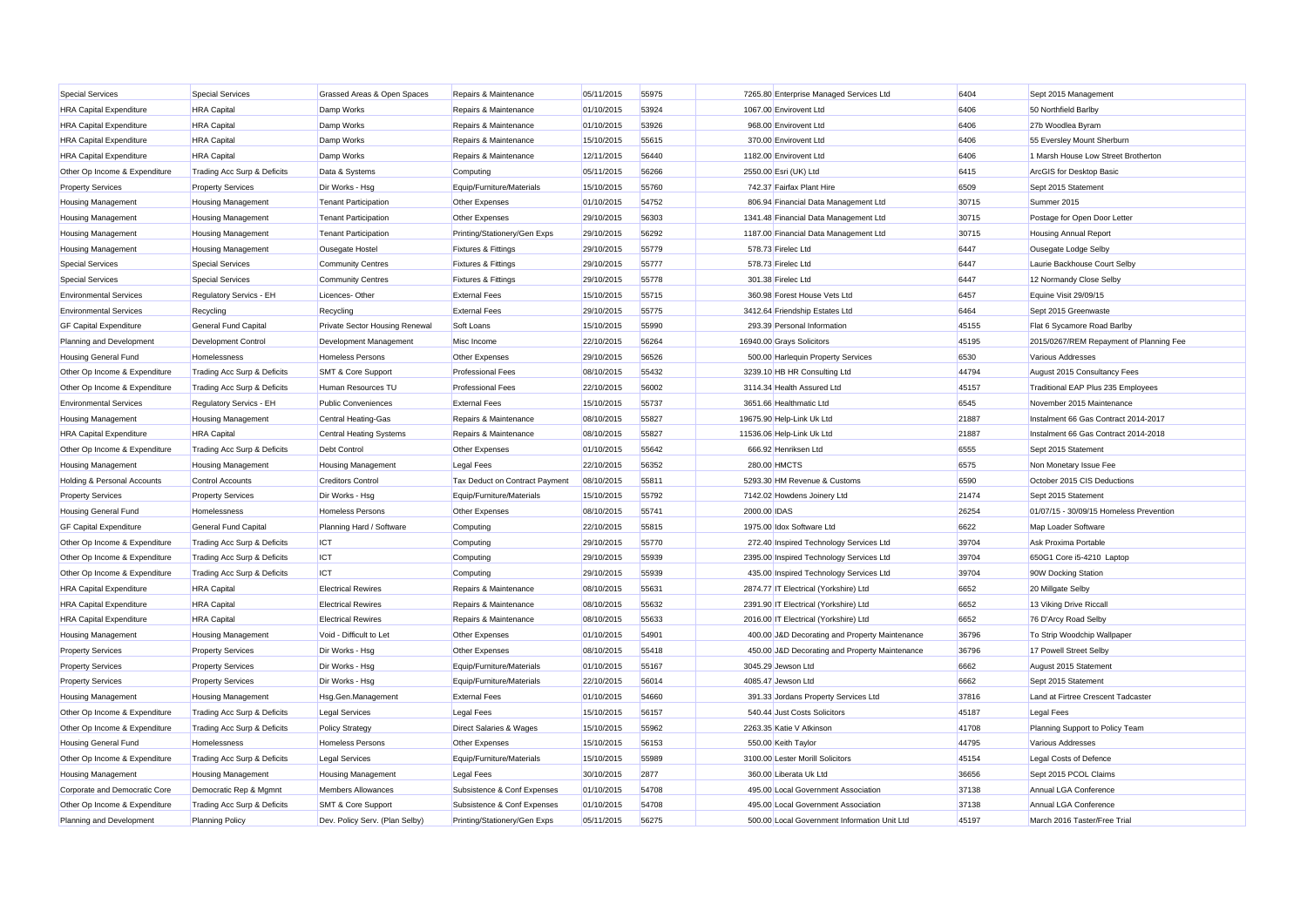| <b>Special Services</b>                | <b>Special Services</b>        | <b>Community Centres</b>            | Printing/Stationery/Gen Exps       | 29/10/2015 | 55800 | 258.24 Lyreco Uk Ltd                      | 6787  | 5030382 Black Ink                                 |
|----------------------------------------|--------------------------------|-------------------------------------|------------------------------------|------------|-------|-------------------------------------------|-------|---------------------------------------------------|
| Other Op Income & Expenditure          | Trading Acc Surp & Deficits    | <b>SMT &amp; Core Support</b>       | Printing/Stationery/Gen Exps       | 08/10/2015 | 55618 | 949.85 Macmillan Cancer Support           | 42322 | Funds Raised Annual Coffee Morning                |
| Other Op Income & Expenditure          | Trading Acc Surp & Deficits    | <b>Policy Strategy</b>              | Direct Salaries & Wages            | 08/10/2015 | 55156 | 1837.50 Matchtech                         | 43334 | W/C 07/09/15                                      |
| Other Op Income & Expenditure          | Trading Acc Surp & Deficits    | <b>Policy Strategy</b>              | <b>Direct Salaries &amp; Wages</b> | 08/10/2015 | 55431 | 1837.50 Matchtech                         | 43334 | W/C 24/09/15                                      |
| Other Op Income & Expenditure          | Trading Acc Surp & Deficits    | <b>Policy Strategy</b>              | Direct Salaries & Wages            | 15/10/2015 | 55750 | 1837.50 Matchtech                         | 43334 | W/C 21/09/15                                      |
| Other Op Income & Expenditure          | Trading Acc Surp & Deficits    | <b>Policy Strategy</b>              | <b>Direct Salaries &amp; Wages</b> | 29/10/2015 | 55967 | 1837.50 Matchtech                         | 43334 | W/E 28/09/15                                      |
| Planning and Development               | <b>Planning Policy</b>         | Dev. Policy Serv. (Plan Selby)      | <b>Direct Salaries &amp; Wages</b> | 29/10/2015 | 56281 | 1837.50 Matchtech                         | 43334 | W/C 05/10/15                                      |
| Planning and Development               | <b>Planning Policy</b>         | Dev. Policy Serv. (Plan Selby)      | <b>Direct Salaries &amp; Wages</b> | 05/11/2015 | 56439 | 1837.50 Matchtech                         | 43334 | W/C 12/10/15                                      |
| Highways, Roads and Transport          | <b>Parking Services</b>        | Car Parks Enforcement               | Equip/Furniture/Materials          | 01/10/2015 | 54736 | 1526.76 Metric Group Ltd                  | 6815  | 01/10/15 - 31/12/15                               |
| Highways, Roads and Transport          | <b>Parking Services</b>        | Car Parks Enforcement               | Repairs & Maintenance              | 05/11/2015 | 56005 | 445.00 Metric Group Ltd                   | 6815  | Supply Vault Door Lock and Key                    |
| <b>Property Services</b>               | <b>Property Services</b>       | Dir Works - Hsg                     | <b>External Fees</b>               | 15/10/2015 | 55423 | 368.00 Michael Walsh (Plasterers) Ltd     | 7419  | 14 Pagnell Avenue Selby                           |
| <b>Property Services</b>               | <b>Property Services</b>       | Dir Works - Hsg                     | <b>External Fees</b>               | 15/10/2015 | 55425 | 581.20 Michael Walsh (Plasterers) Ltd     | 7419  | 5 Meadow View Sherburn                            |
| <b>Property Services</b>               | <b>Property Services</b>       | Dir Works - Hsg                     | <b>External Fees</b>               | 15/10/2015 | 55427 | 395.50 Michael Walsh (Plasterers) Ltd     | 7419  | 50 Chapel Street                                  |
| <b>Property Services</b>               | <b>Property Services</b>       | Dir Works - Hsg                     | <b>External Fees</b>               | 12/11/2015 | 56442 | 803.70 Michael Walsh (Plasterers) Ltd     | 7419  | 62 Highfield Villas Sherburn                      |
| <b>Property Services</b>               | <b>Property Services</b>       | Dir Works - Hsg                     | Other Expenses                     | 01/10/2015 | 53899 | 569.00 Michael Walsh (Plasterers) Ltd     | 7419  | 160 Springfield Road Sherburn                     |
| <b>Property Services</b>               | <b>Property Services</b>       | Dir Works - Hsg                     | Other Expenses                     | 12/11/2015 | 56443 | 791.40 Michael Walsh (Plasterers) Ltd     | 7419  | 55 Eversley Mount Sherburn                        |
| <b>Environmental Services</b>          | Regulatory Servics - EH        | <b>Pest Control</b>                 | <b>External Fees</b>               | 15/10/2015 | 55277 | 1300.38 M J Backhouse                     | 6097  | Sept 2015 Pest Control                            |
| <b>Environmental Services</b>          | Regulatory Servics - EH        | <b>Pest Control</b>                 | <b>External Fees</b>               | 05/11/2015 | 55970 | 1300.38 M J Backhouse                     | 6097  | October 2015 Pest Control Services                |
| <b>Property Services</b>               | <b>Property Services</b>       | Dir Works - Hsg                     | Equip/Furniture/Materials          | 01/10/2015 | 53934 | 710.86 MKM Building Supplies Ltd          | 21210 | July 2015 Statement                               |
| <b>Property Services</b>               | <b>Property Services</b>       | Dir Works - Hsg                     | Equip/Furniture/Materials          | 22/10/2015 | 55957 | 1426.37 MKM Building Supplies Ltd         | 21210 | September 2015                                    |
| <b>HRA Capital Expenditure</b>         | <b>HRA</b> Capital             | <b>Central Heating Systems</b>      | Repairs & Maintenance              | 15/10/2015 | 55611 | 349.92 Morgan Lambert Ltd                 | 6835  | Third Party Audits 13/07/15                       |
| Special Services                       | <b>Special Services</b>        | <b>Community Centres</b>            | Other Expenses                     | 15/10/2015 | 55786 | 560.00 Mr C Whiteley                      | 34407 | 25/06/15 - 24/09/15 Taxi Hire                     |
| Planning and Development               | Development Control            | Development Management              | <b>Legal Fees</b>                  | 15/10/2015 | 56029 | 450.00 Mr Freddie Humphreys               | 39962 | Legal Representation                              |
| <b>HRA Capital Expenditure</b>         | <b>HRA</b> Capital             | <b>Housing Development Schemes</b>  | Repairs & Maintenance              | 29/10/2015 | 56546 | 5300.00 Personal Information              | 45287 | Home Loss Payment                                 |
| <b>Housing General Fund</b>            | Homelessness                   | <b>Homeless Persons</b>             | Other Expenses                     | 01/10/2015 | 55571 | 613.00 Ms Sarah Langridge                 | 44057 | Various Addresses                                 |
| Central Services to the Public         | <b>Local Tax Collection</b>    | Council Tax Collection              | Computing                          | 15/10/2015 | 55270 | 473.01 Neopost Ltd                        | 6867  | 25/10/15 - 24/01/16 Station System                |
| <b>HRA Capital Expenditure</b>         | <b>HRA</b> Capital             | <b>Central Heating Systems</b>      | Repairs & Maintenance              | 08/10/2015 | 55763 | 583.00 Northern Gas Networks Ltd          | 34757 | 206 Abbots Road Selby                             |
| <b>HRA Capital Expenditure</b>         | <b>HRA</b> Capital             | <b>Central Heating Systems</b>      | Repairs & Maintenance              | 22/10/2015 | 56357 | 583.00 Northern Gas Networks Ltd          | 34757 | 9 William Jacques Drive Cliffe                    |
| <b>Housing Management</b>              | <b>Housing Management</b>      | <b>Tenant Participation</b>         | <b>Training Expenses</b>           | 05/11/2015 | 55992 | 318.00 Northern Housing Consortium Ltd    | 6888  | <b>NHC Tenant Panels Conference</b>               |
| <b>Environmental Services</b>          | Recycling                      | Recycling                           | Printing/Stationery/Gen Exps       | 15/10/2015 | 55578 | 475.00 Northgate Public Services Uk Ltd   | 26165 | <b>PARIS Feasibility Study</b>                    |
| Other Op Income & Expenditure          | Trading Acc Surp & Deficits    | Data & Systems                      | Computing                          | 15/10/2015 | 55743 | 785.00 Northgate Public Services Uk Ltd   | 26165 | Adlib Conversion EFTS Core                        |
| Other Op Income & Expenditure          | Trading Acc Surp & Deficits    | Marketing & Comms                   | Other Expenses                     | 22/10/2015 | 54543 | 490.00 North Yorkshire County Council     | 6903  | Citizenlink Design                                |
| Planning and Development               | <b>Building Control</b>        | <b>Bldg Control Fee Gen Service</b> | <b>External Fees</b>               | 01/10/2015 | 55594 | 14895.50 North Yorkshire Building Control | 34318 | <b>Building Control Management Fee</b>            |
| Planning and Development               | <b>Building Control</b>        | Bldg Control Fee Gen Service        | <b>External Fees</b>               | 01/10/2015 | 55595 | 14895.50 North Yorkshire Building Control | 34318 | Building Control Management Fee                   |
| Planning and Development               | <b>Building Control</b>        | <b>Bldg Control Fee Gen Service</b> | <b>External Fees</b>               | 08/10/2015 | 55784 | 14895.50 North Yorkshire Building Control | 34318 | 01/10/15 - 31/12/15 Management Fee                |
| Central Services to the Public         | Local Land Charges             | <b>Land Charges</b>                 | <b>External Fees</b>               | 01/10/2015 | 55433 | 2725.40 North Yorkshire County Council    | 6902  | June 2015 Land Searches                           |
| Central Services to the Public         | <b>Local Land Charges</b>      | <b>Land Charges</b>                 | <b>External Fees</b>               | 01/10/2015 | 55593 | 2357.50 North Yorkshire County Council    | 6902  | August 2015 Land Charge Searches                  |
| <b>Environmental Services</b>          | Recycling                      | Recycling                           | <b>External Fees</b>               | 15/10/2015 | 55974 | 3750.00 North Yorkshire County Council    | 6902  | 2015/16 YNYWP Contribution                        |
| <b>Environmental Services</b>          | <b>Trade Waste</b>             | Commercial Waste                    | <b>External Fees</b>               | 08/10/2015 | 55600 | 11684.59 North Yorkshire County Council   | 6902  | July 2015 Commercial Waste                        |
| <b>Environmental Services</b>          | <b>Trade Waste</b>             | Commercial Waste                    | <b>External Fees</b>               | 29/10/2015 | 56516 | 11723.40 North Yorkshire County Council   | 6902  | August 2015 Commercial Waste                      |
| Holding & Personal Accounts            | Miscellaneous Holding Accounts | C. Tax Payers Coll Fund Acc         | <b>NYCC Precept</b>                | 15/10/2015 | 56019 | 2669011.00 North Yorkshire County Council | 32208 | 19/10/15 Precept Instalment                       |
| <b>Holding &amp; Personal Accounts</b> | Miscellaneous Holding Accounts | NNDR Payers Coll Fund (Old)         | <b>NNDR Pool Contribution</b>      | 15/10/2015 | 56017 | 318528.00 North Yorkshire County Council  | 32208 | 19/10/15 Retained Business Rates                  |
| Other Op Income & Expenditure          | Trading Acc Surp & Deficits    | Marketing & Comms                   | Other Expenses                     | 15/10/2015 | 55919 | 635.00 North Yorkshire County Council     | 6902  | Annual Report & Final x 200                       |
| Other Op Income & Expenditure          | Trading Acc Surp & Deficits    | Sherburn Comm.Office                | Rents                              | 29/10/2015 | 56313 | 550.00 North Yorkshire County Council     | 6902  | 01/07/15 - 30/09/15 Sherburn Library Meeting Room |
| Planning and Development               | <b>Planning Policy</b>         | Dev. Policy Serv. (Plan Selby)      | Other Expenses                     | 29/10/2015 | 56278 | 1000.00 North Yorkshire County Council    | 6902  | <b>YNYER Spatial Plan</b>                         |
| Holding & Personal Accounts            | Miscellaneous Holding Accounts | C. Tax Payers Coll Fund Acc         | <b>NYFRA Precept</b>               | 15/10/2015 | 56018 | 156724.00 North Yorkshire Fire & Rescue   | 32207 | 19/10/15 Precept Instalment                       |
| Holding & Personal Accounts            | Miscellaneous Holding Accounts | NNDR Payers Coll Fund (Old)         | <b>NNDR Pool Contribution</b>      | 15/10/2015 | 56016 | 35392.00 North Yorkshire Fire & Rescue    | 32207 | 19/10/15 Retained Business Rates                  |
| Holding & Personal Accounts            | Miscellaneous Holding Accounts | C. Tax Payers Coll Fund Acc         | <b>NYPA Precept</b>                | 15/10/2015 | 56020 | 516269.00 North Yorkshire PCC             | 32209 | 19/10/15 Precept Instalment                       |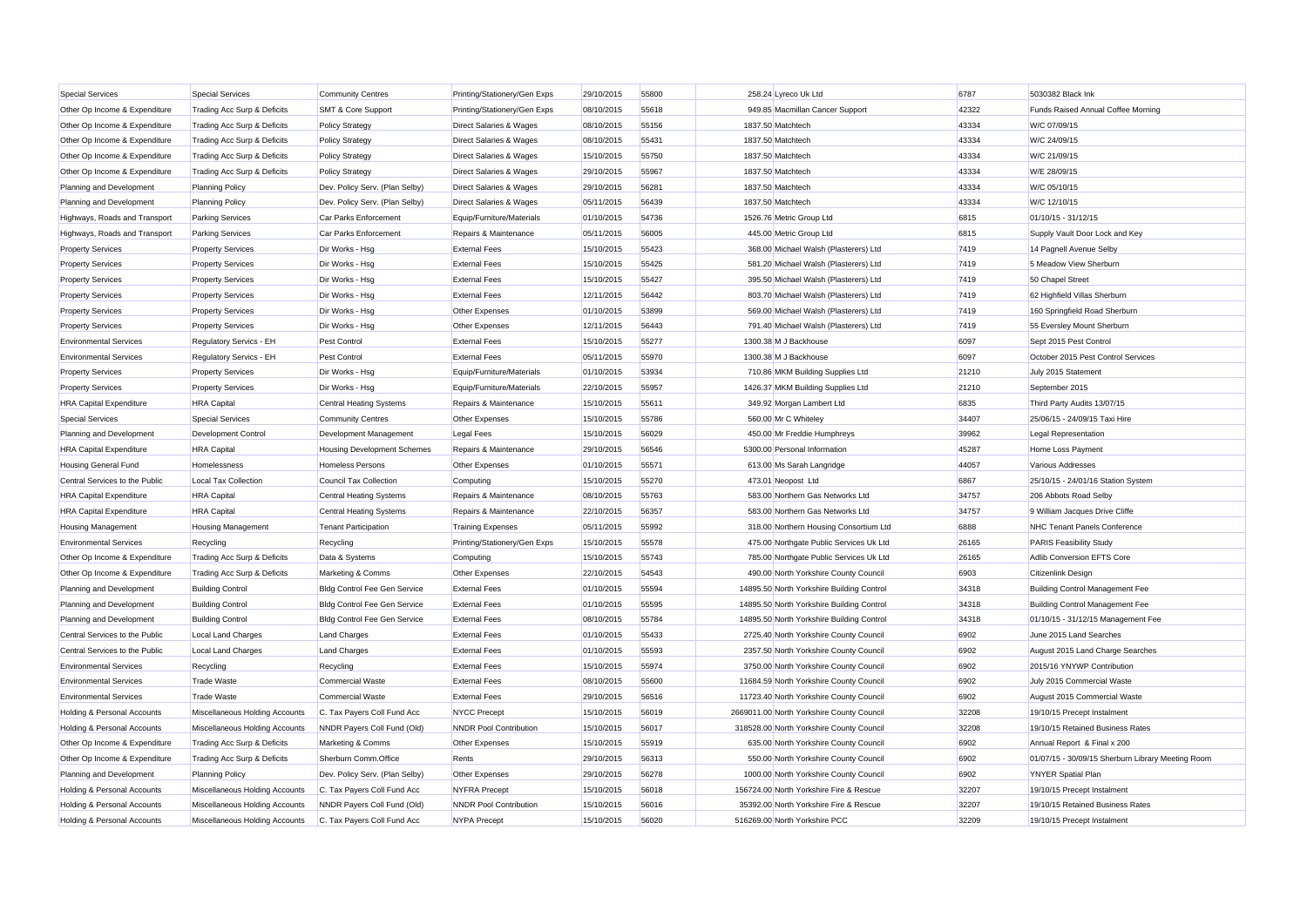| Highways, Roads and Transport  | <b>Parking Services</b>     | Car Parks-Other                | <b>Energy Costs</b>      | 15/10/2015 | 55946 | 978.33 Npower Ltd                                   | 6917  | 01/07/15 - 30/09/15                                |
|--------------------------------|-----------------------------|--------------------------------|--------------------------|------------|-------|-----------------------------------------------------|-------|----------------------------------------------------|
| Highways, Roads and Transport  | <b>Parking Services</b>     | Car Parks-Other                | <b>Energy Costs</b>      | 15/10/2015 | 55948 | 712.90 Npower Ltd                                   | 6917  | 01/07/15 - 30/09/15                                |
| Highways, Roads and Transport  | <b>Parking Services</b>     | Car Parks Pay & Display        | <b>Energy Costs</b>      | 22/10/2015 | 56093 | 269.44 Npower Ltd                                   | 6917  | 01/07/15 - 30/09/15 Back Micklegate Car Park       |
| <b>Housing Management</b>      | <b>Housing Management</b>   | <b>Edgerton Lodge</b>          | <b>Energy Costs</b>      | 22/10/2015 | 56095 | 471.21 Noower Ltd                                   | 6917  | 01/07/15 - 30/09/15 Edgerton Lodge Tadcaster       |
| Other Op Income & Expenditure  | Trading Acc Surp & Deficits | Access Selby - Contact Centre  | <b>Energy Costs</b>      | 01/10/2015 | 55084 | 940.01 Npower Ltd                                   | 6917  | 01/08/15 - 31/08/15                                |
| Other Op Income & Expenditure  | Trading Acc Surp & Deficits | Access Selby - Contact Centre  | <b>Energy Costs</b>      | 22/10/2015 | 56109 | 950.86 Npower Ltd                                   | 6917  | 01/09/15 - 30/09/15 Market Cross Selby             |
| Planning and Development       | Economic Development        | The Vivars MR                  | <b>Energy Costs</b>      | 22/10/2015 | 56140 | 792.46 Npower Ltd                                   | 6917  | 01/07/15 - 30/09/15 Vivars Industrial Units        |
| <b>Property Services</b>       | <b>Property Services</b>    | Dir Works - Hsg                | <b>Energy Costs</b>      | 22/10/2015 | 56144 | 875.35 Npower Ltd                                   | 6917  | 01/01/15 - 31/03/15 Unit 14 Vivars Industrial      |
| <b>Special Services</b>        | <b>Special Services</b>     | <b>Community Centres</b>       | <b>Energy Costs</b>      | 01/10/2015 | 55076 | 303.19 Npower Ltd                                   | 6917  | 01/08/15 - 31/08/15                                |
| Special Services               | <b>Special Services</b>     | <b>Community Centres</b>       | <b>Energy Costs</b>      | 01/10/2015 | 55077 | 297.01 Npower Ltd                                   | 6917  | 01/06/15 - 20/08/15                                |
| <b>Special Services</b>        | <b>Special Services</b>     | <b>Community Centres</b>       | <b>Energy Costs</b>      | 01/10/2015 | 55078 | 4613.15 Npower Ltd                                  | 6917  | 01/06/15 - 31/08/15                                |
| <b>Special Services</b>        | <b>Special Services</b>     | <b>Community Centres</b>       | <b>Energy Costs</b>      | 01/10/2015 | 55083 | 405.93 Npower Ltd                                   | 6917  | 01/06/15 - 31/08/15                                |
| <b>Special Services</b>        | <b>Special Services</b>     | <b>Community Centres</b>       | <b>Energy Costs</b>      | 22/10/2015 | 56065 | 469.62 Npower Ltd                                   | 6917  | 01/09/15 - 30/09/15 St Wilfrids Court              |
| <b>Special Services</b>        | <b>Special Services</b>     | <b>Community Centres</b>       | <b>Energy Costs</b>      | 22/10/2015 | 56079 | 2175.25 Npower Ltd                                  | 6917  | 01/06/15 - 31/08/15 Laurie Backhouse Court         |
| <b>Special Services</b>        | <b>Special Services</b>     | <b>Community Centres</b>       | <b>Energy Costs</b>      | 22/10/2015 | 56080 | 1438.45 Npower Ltd                                  | 6917  | 01/04/15 - 31/05/15 Laurie Backhouse Court         |
| <b>Special Services</b>        | <b>Special Services</b>     | <b>Community Centres</b>       | <b>Energy Costs</b>      | 22/10/2015 | 56081 | 728.94 Npower Ltd                                   | 6917  | 01/03/15 - 31/03/15 Laurie Backhouse Court         |
| <b>Special Services</b>        | <b>Special Services</b>     | <b>Community Centres</b>       | <b>Energy Costs</b>      | 22/10/2015 | 56082 | 2070.26 Npower Ltd                                  | 6917  | 03/12/14 - 28/02/15 Laurie Backhouse Court         |
| <b>Special Services</b>        | <b>Special Services</b>     | <b>Community Centres</b>       | <b>Energy Costs</b>      | 22/10/2015 | 56088 | 301.76 Npower Ltd                                   | 6917  | 01/07/15 - 28/09/15 Westfield Court Eggborough     |
| Special Services               | <b>Special Services</b>     | <b>Community Centres</b>       | <b>Energy Costs</b>      | 22/10/2015 | 56089 | 303.61 Npower Ltd                                   | 6917  | 01/04/15 - 30/06/15 Westfield Court Eggborough     |
| <b>Special Services</b>        | <b>Special Services</b>     | <b>Community Centres</b>       | <b>Energy Costs</b>      | 22/10/2015 | 56090 | 1017.08 Npower Ltd                                  | 6917  | 01/01/15 - 31/03/15 Westfield Court Eggborough     |
| <b>Special Services</b>        | <b>Special Services</b>     | <b>Community Centres</b>       | <b>Energy Costs</b>      | 22/10/2015 | 56100 | 768.31 Npower Ltd                                   | 6917  | 01/01/15 - 31/03/15 Kelcbar Close Community Centre |
| <b>Environmental Services</b>  | Regulatory Servics - EH     | <b>Food Safety Enforcement</b> | Other Expenses           | 15/10/2015 | 55963 | 465.00 N S Redfern                                  | 31130 | <b>Food Inspections</b>                            |
| Other Op Income & Expenditure  | Trading Acc Surp & Deficits | <b>ICT</b>                     | Computing                | 22/10/2015 | 55714 | 2193.50 Nynet Ltd                                   | 6924  | Quarterly Charges                                  |
| Other Op Income & Expenditure  | Other Operating Expenditure | Drain.Sect 81 Agreement        | Other                    | 28/10/2015 | 56536 | 129793.97 Ouse & Derwent Internal Drainage Board    | 6942  | 2nd Instalment 15/16 Special Levy                  |
| <b>Housing Management</b>      | <b>Housing Management</b>   | Solid Fuel Serv-PInd           | Repairs & Maintenance    | 15/10/2015 | 56015 | 327.25 Owan Ltd                                     | 6943  | Sept 2015 Quantity Surveying                       |
| <b>HRA Capital Expenditure</b> | <b>HRA</b> Capital          | <b>Central Heating Systems</b> | Repairs & Maintenance    | 15/10/2015 | 56015 | 1219.75 Owan Ltd                                    | 6943  | Sept 2015 Quantity Surveying                       |
| <b>HRA Capital Expenditure</b> | <b>HRA</b> Capital          | Kitchens - Decent Homes        | Repairs & Maintenance    | 15/10/2015 | 56015 | 386.75 Owan Ltd                                     | 6943  | Sept 2015 Quantity Surveying                       |
| <b>HRA Capital Expenditure</b> | <b>HRA</b> Capital          | <b>Pointing Works</b>          | Repairs & Maintenance    | 15/10/2015 | 56015 | 297.50 Owan Ltd                                     | 6943  | Sept 2015 Quantity Surveying                       |
| <b>Housing Management</b>      | <b>Housing Management</b>   | Footpaths                      | Repairs & Maintenance    | 29/10/2015 | 56300 | 580.00 Paul Harrison Building and Property Repairs  | 6531  | Station Road Womersley                             |
| <b>Property Services</b>       | <b>Property Services</b>    | Dir Works - Hsg                | <b>External Fees</b>     | 08/10/2015 | 55597 | 450.00 Paul Harrison Building and Property Repairs  | 6531  | 104 Woodville Terrace Selby                        |
| <b>Property Services</b>       | <b>Property Services</b>    | Dir Works - Hsg                | <b>External Fees</b>     | 08/10/2015 | 55598 | 1293.00 Paul Harrison Building and Property Repairs | 6531  | 69 Woodlands Avenue Tadcaster                      |
| <b>Property Services</b>       | <b>Property Services</b>    | Dir Works - Hsg                | <b>External Fees</b>     | 08/10/2015 | 55608 | 1799.00 Paul Harrison Building and Property Repairs | 6531  | 13 Viking Drive Riccall                            |
| <b>Property Services</b>       | <b>Property Services</b>    | Dir Works - Hsg                | <b>External Fees</b>     | 15/10/2015 | 55767 | 279.40 Paul Harrison Building and Property Repairs  | 6531  | 9 River View Barlby                                |
| <b>Property Services</b>       | <b>Property Services</b>    | Dir Works - Hsg                | <b>External Fees</b>     | 29/10/2015 | 56277 | 575.00 Paul Harrison Building and Property Repairs  | 6531  | 20 Barker Drive /Cockret Road Garage               |
| <b>Property Services</b>       | <b>Property Services</b>    | Dir Works - Hsg                | <b>External Fees</b>     | 29/10/2015 | 56301 | 1002.20 Paul Harrison Building and Property Repairs | 6531  | 19 Viking Drive Riccall                            |
| Planning and Development       | Development Control         | Development Management         | <b>Professional Fees</b> | 22/10/2015 | 56156 | 1515.00 Pell Frischmann                             | 42174 | 2015/0461/FUL - Review of Info                     |
| <b>Property Services</b>       | <b>Property Services</b>    | Dir Works - Hsg                | Other Expenses           | 29/10/2015 | 56524 | 838.00 PJT Property Maintenance                     | 6980  | Aug 2015 Cleaning                                  |
| <b>Property Services</b>       | <b>Property Services</b>    | Dir Works - Hsg                | <b>Other Expenses</b>    | 29/10/2015 | 56525 | 838.00 PJT Property Maintenance                     | 6980  | Sept 2015 Cleaning Costs                           |
| <b>Property Services</b>       | <b>Property Services</b>    | Dir Works - Hsg                | <b>External Fees</b>     | 22/10/2015 | 56012 | 3580.00 Prism Medical Uk                            | 41970 | 79 Petre Avenue Selby                              |
| <b>Property Services</b>       | <b>Property Services</b>    | Dir Works - Hsg                | <b>External Fees</b>     | 29/10/2015 | 56499 | 1147.74 Prism Medical Uk                            | 41970 | 69 Woodlands Avenue Tadcaster                      |
| <b>HRA Capital Expenditure</b> | <b>HRA</b> Capital          | Kitchens - Decent Homes        | Repairs & Maintenance    | 29/10/2015 | 56465 | 6160.25 PTS Plumbing Trade Supplies                 | 34513 | Selby Heating Scheme 1                             |
| <b>HRA Capital Expenditure</b> | <b>HRA</b> Capital          | Kitchens - Decent Homes        | Repairs & Maintenance    | 29/10/2015 | 56466 | 8351.28 PTS Plumbing Trade Supplies                 | 34513 | Selby Heating Scheme 1                             |
| <b>HRA Capital Expenditure</b> | <b>HRA</b> Capital          | Kitchens - Decent Homes        | Repairs & Maintenance    | 29/10/2015 | 56467 | 4947.04 PTS Plumbing Trade Supplies                 | 34513 | Selby Heating Scheme 1                             |
| <b>HRA Capital Expenditure</b> | <b>HRA</b> Capital          | Kitchens - Decent Homes        | Repairs & Maintenance    | 29/10/2015 | 56468 | 2592.35 PTS Plumbing Trade Supplies                 | 34513 | Selby Heating Scheme 1                             |
| <b>HRA Capital Expenditure</b> | <b>HRA</b> Capital          | Kitchens - Decent Homes        | Repairs & Maintenance    | 29/10/2015 | 56469 | 1004.88 PTS Plumbing Trade Supplies                 | 34513 | Selby Heating Scheme 1                             |
| <b>HRA Capital Expenditure</b> | <b>HRA</b> Capital          | Kitchens - Decent Homes        | Repairs & Maintenance    | 29/10/2015 | 56470 | 4969.96 PTS Plumbing Trade Supplies                 | 34513 | Selby Heating Scheme 1                             |
| <b>HRA Capital Expenditure</b> | <b>HRA</b> Capital          | Kitchens - Decent Homes        | Repairs & Maintenance    | 29/10/2015 | 56471 | 2716.30 PTS Plumbing Trade Supplies                 | 34513 | Selby Heating Scheme 1                             |
| <b>Special Services</b>        | <b>Special Services</b>     | <b>Pumping Stations</b>        | Repairs & Maintenance    | 12/11/2015 | 56452 | 350.00 R A Dalton Ltd                               | 6326  | Pond View Sewage Treatment                         |
|                                |                             |                                |                          |            |       |                                                     |       |                                                    |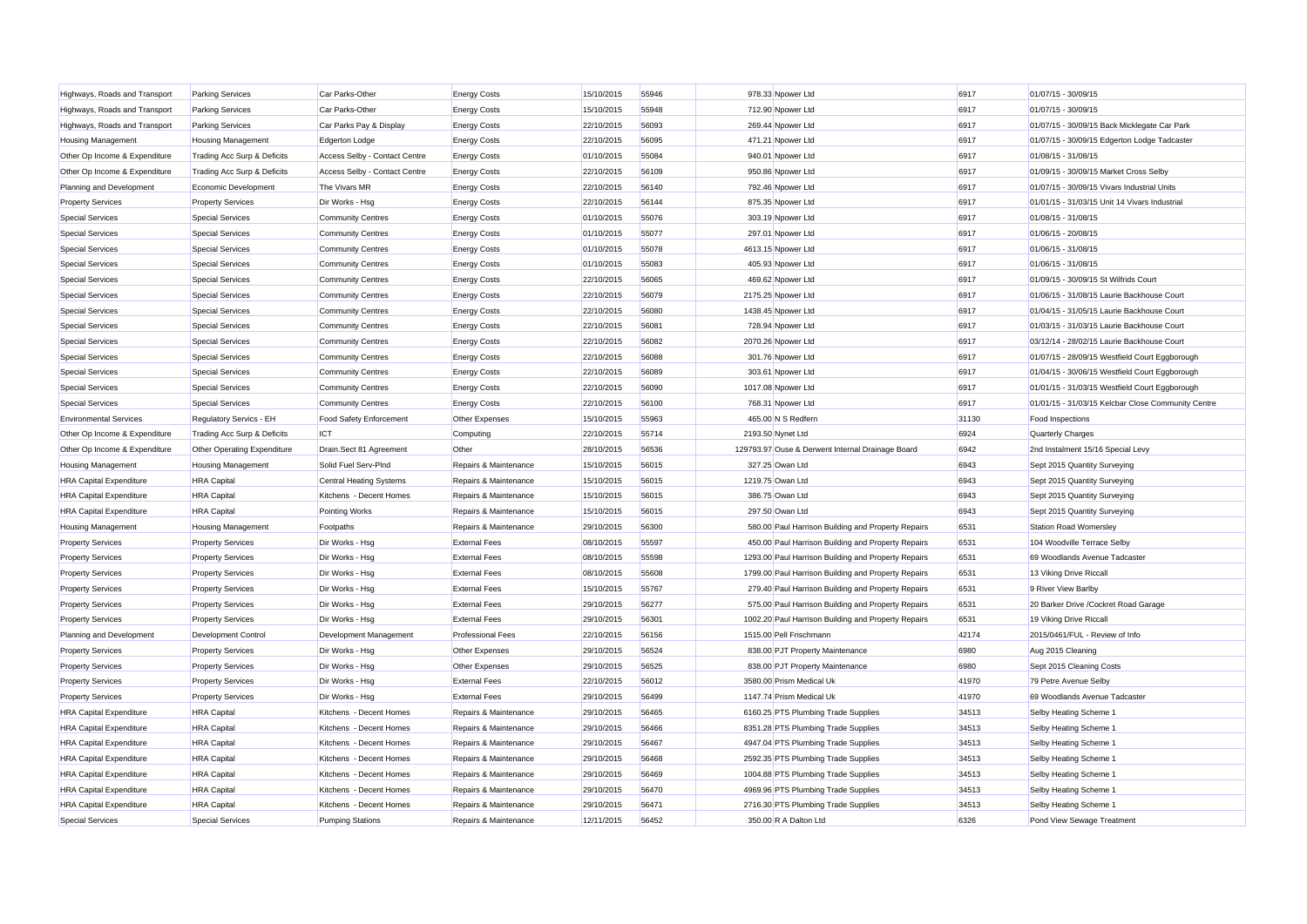| <b>Special Services</b>                | <b>Special Services</b>                                 | <b>Pumping Stations</b>               | Repairs & Maintenance              | 12/11/2015 | 56453 | 350.00 R A Dalton Ltd                        | 6326  | Cawood Road Sewage Treatment        |
|----------------------------------------|---------------------------------------------------------|---------------------------------------|------------------------------------|------------|-------|----------------------------------------------|-------|-------------------------------------|
| <b>Special Services</b>                | <b>Special Services</b>                                 | <b>Pumping Stations</b>               | Repairs & Maintenance              | 12/11/2015 | 56454 | 500.00 R A Dalton Ltd                        | 6326  | Lowgate Sewage Treatment            |
| <b>Special Services</b>                | <b>Special Services</b>                                 | <b>Pumping Stations</b>               | Repairs & Maintenance              | 12/11/2015 | 56456 | 776.00 R A Dalton Ltd                        | 6326  | Roe Lane Sewage Treatment           |
| <b>Special Services</b>                | <b>Special Services</b>                                 | <b>Pumping Stations</b>               | Repairs & Maintenance              | 12/11/2015 | 56457 | 350.00 R A Dalton Ltd                        | 6326  | Aire View Sewage Treatment          |
| Special Services                       | <b>Special Services</b>                                 | <b>Pumping Stations</b>               | Repairs & Maintenance              | 12/11/2015 | 56458 | 350.00 R A Dalton Ltd                        | 6326  | Highgate Sewage Treatment           |
| <b>Special Services</b>                | <b>Special Services</b>                                 | <b>Pumping Stations</b>               | Repairs & Maintenance              | 12/11/2015 | 56459 | 520.00 R A Dalton Ltd                        | 6326  | Mill Lane Sewage Treatment          |
| <b>Special Services</b>                | <b>Special Services</b>                                 | <b>Pumping Stations</b>               | Repairs & Maintenance              | 12/11/2015 | 56461 | 580.00 R A Dalton Ltd                        | 6326  | Laburnum Grove Sewage Treatment     |
| <b>Special Services</b>                | <b>Special Services</b>                                 | <b>Pumping Stations</b>               | Repairs & Maintenance              | 12/11/2015 | 56462 | 350.00 R A Dalton Ltd                        | 6326  | 11 Main Road Sewage Treatment       |
| <b>Special Services</b>                | <b>Special Services</b>                                 | <b>Pumping Stations</b>               | Repairs & Maintenance              | 12/11/2015 | 56463 | 350.00 R A Dalton Ltd                        | 6326  | 3 Main Road Sewage Treatment        |
| Other Op Income & Expenditure          | Trading Acc Surp & Deficits                             | ICT                                   | Computing                          | 08/10/2015 | 54508 | 916.75 Razorblue Ltd                         | 27684 | October 2015 IT Support             |
| Other Op Income & Expenditure          | Trading Acc Surp & Deficits                             | <b>ICT</b>                            | Computing                          | 15/10/2015 | 55748 | 916.75 Razorblue Ltd                         | 27684 | 01/11/15 - 30/11/15 IT Support      |
| <b>Environmental Services</b>          | Regulatory Servics - EH                                 | Taxi & Hire Licences                  | <b>Running Costs</b>               | 15/10/2015 | 55716 | 945.00 Reynolds of Selby                     | 7062  | Sept 2015 27 Taxi Tests Carried Out |
| Corporate and Democratic Core          | Corporate Management                                    | <b>Client Core Off-Gen</b>            | Other Expenses                     | 29/10/2015 | 56480 | 350.00 Richard Jemison Photographer Ltd      | 44550 | Professional Services/Photographs   |
| <b>HRA Capital Expenditure</b>         | <b>HRA</b> Capital                                      | <b>Central Heating Systems</b>        | Repairs & Maintenance              | 29/10/2015 | 55788 | 9136.12 R N E Electrical Contractors         | 7081  | Day to Day Electrical Works         |
| <b>HRA Capital Expenditure</b>         | <b>HRA</b> Capital                                      | <b>Central Heating Systems</b>        | Repairs & Maintenance              | 29/10/2015 | 55789 | 2819.79 R N E Electrical Contractors         | 7081  | Voids Electrical Works              |
| <b>HRA Capital Expenditure</b>         | <b>HRA</b> Capital                                      | <b>Electrical Rewires</b>             | Repairs & Maintenance              | 29/10/2015 | 55788 | 1321.28 R N E Electrical Contractors         | 7081  | Day to Day Electrical Works         |
| <b>HRA Capital Expenditure</b>         | <b>HRA</b> Capital                                      | <b>Electrical Rewires</b>             | Repairs & Maintenance              | 29/10/2015 | 55789 | 2532.93 R N E Electrical Contractors         | 7081  | Voids Electrical Works              |
| <b>HRA Capital Expenditure</b>         | <b>HRA</b> Capital                                      | Kitchens - Decent Homes               | Repairs & Maintenance              | 29/10/2015 | 55789 | 1050.00 R N E Electrical Contractors         | 7081  | Voids Electrical Works              |
| <b>Property Services</b>               | <b>Property Services</b>                                | Dir Works - Hsg                       | <b>External Fees</b>               | 29/10/2015 | 55788 | 438.89 R N E Electrical Contractors          | 7081  | Day to Day Electrical Works         |
| Planning and Development               | Development Control                                     | Development Management                | <b>Professional Fees</b>           | 12/11/2015 | 56320 | 295.00 Rosetta Landscape Design              | 6987  | Assess TPO Trees at Birkin          |
| Central Services to the Public         | Elections                                               | <b>Register of Electors</b>           | Communications                     | 12/11/2015 | 56432 | 518.45 Royal Mail Group Plc                  | 7100  | <b>Elections Response Service</b>   |
| Other Op Income & Expenditure          | Trading Acc Surp & Deficits                             | Postage Account                       | Communications                     | 15/10/2015 | 55625 | 1290.64 Royal Mail Group Plc                 | 7100  | 1st Class Post Service              |
| Planning and Development               | <b>Community Development</b>                            | Community Engagement Forums           | <b>External Fees</b>               | 08/10/2015 | 55731 | 727,80 Ruralis                               | 34516 | Sept 2015 Tad & Villages CEF        |
| Planning and Development               | Economic Development                                    | P4g Retail Experience                 | <b>Professional Fees</b>           | 08/10/2015 | 55730 | 1050.00 Ruralis                              | 34516 | Sept 2015 STEP Support              |
| Planning and Development               | Economic Development                                    | P4q Retail Experience                 | <b>Professional Fees</b>           | 08/10/2015 | 55732 | 500.00 Ruralis                               | 34516 | Aug 2015 STEP Support               |
| <b>Housing General Fund</b>            | Supporting People                                       | Warden Lifeline Service               | <b>External Fees</b>               | 22/10/2015 | 56007 | 7024.68 Ryedale District Council             | 7105  | 01/10/15 - 31/12/15 Ryecare Service |
| Other Op Income & Expenditure          | Trading Acc Surp & Deficits                             | Community Officer Team                | <b>Direct Salaries &amp; Wages</b> | 15/10/2015 | 56008 | 552.24 Ryedale District Council              | 7105  | Lone Workers                        |
| <b>Environmental Services</b>          | Recycling                                               | Recycling                             | <b>External Fees</b>               | 29/10/2015 | 55809 | 2194.15 Ryedale Organics Ltd                 | 6694  | Sept 2015 Greenwaste                |
| Planning and Development               | Development Control                                     | Development Management                | Misc Income                        | 15/10/2015 | 55960 | 9757.00 Sally Ginley                         | 45144 | Planning Fee Refund                 |
| Central Services to the Public         | <b>Local Tax Collection</b>                             | <b>Council Tax Collection</b>         | <b>External Fees</b>               | 09/10/2015 | 2860  | 1377.40 Santander                            | 6052  | Sept 2015 Council Tax Payments      |
| <b>Housing Management</b>              | <b>Housing Management</b>                               | <b>Rent Project</b>                   | <b>External Fees</b>               | 09/10/2015 | 2859  | 1087.46 Santander                            | 6052  | Sept 2015 House & Garage Rents      |
| Other Op Income & Expenditure          | Trading Acc Surp & Deficits                             | <b>Business Support</b>               | <b>External Fees</b>               | 09/10/2015 | 2856  | 350.04 Santander                             | 6052  | Sept 2015 Internet Payments         |
| Other Op Income & Expenditure          | Other Operating Expenditure                             | Drain.Sect 81 Agreement               | Other                              | 28/10/2015 | 56535 | 479055.00 Selby Area Internal Drainage Board | 7140  | 2nd Instalment 15/16 Special Levy   |
| Corporate and Democratic Core          | Corporate Management                                    | Local Strategic Partnership           | Other Expenses                     | 01/10/2015 | 55575 | 10000.00 Selby District AVS                  | 7159  | <b>Winter Planning Grant</b>        |
| <b>GF Capital Expenditure</b>          | <b>General Fund Capital</b>                             | <b>SDHT</b> Loan                      | Soft Loans                         | 23/10/2015 | 2870  | 55000.00 Selby & District Housing Trust      | 43777 | Loan Drawdown St Josephs            |
| <b>Property Services</b>               | <b>Property Services</b>                                | Dir Works - Hsg                       | Equip/Furniture/Materials          | 22/10/2015 | 55978 | 932.10 Selby Glass                           | 7172  | Sept 2015 Statement                 |
| Other Op Income & Expenditure          |                                                         |                                       | <b>Professional Fees</b>           | 08/10/2015 | 55785 | 330.00 Selby Healthcare Ltd                  | 31239 | Sept 2015 OH Support                |
| <b>Property Services</b>               | Trading Acc Surp & Deficits<br><b>Property Services</b> | Human Resources TU<br>Dir Works - Hsg | <b>External Fees</b>               | 29/10/2015 | 55955 | 715.00 Taperell Environmental                | 7303  | September 2015                      |
| <b>Holding &amp; Personal Accounts</b> | Miscellaneous Holding Accounts                          | Sect 106 ROS - Dev Contrib            | Sherburn in Elmet Parish           | 08/10/2015 | 55814 | 1225.00 Sherburn Parish Council              | 7198  | Wash & Repaint 2 Tennis Courts      |
| <b>HRA Capital Expenditure</b>         | <b>HRA</b> Capital                                      | Damp Works                            | Repairs & Maintenance              | 22/10/2015 | 56009 | 2785.00 Sherwood Property Building Services  | 35336 | 55 Eversley Mount Selby             |
| <b>HRA Capital Expenditure</b>         | <b>HRA</b> Capital                                      | Damp Works                            | Repairs & Maintenance              | 29/10/2015 | 56305 | 529.00 Sherwood Property Building Services   | 35336 | 31 Foxcliffe Brotherton             |
|                                        |                                                         |                                       |                                    |            | 55176 |                                              | 35336 | 14 Church Fenton Road               |
| <b>Property Services</b>               | <b>Property Services</b>                                | Dir Works - Hsg                       | <b>External Fees</b>               | 01/10/2015 |       | 1900.00 Sherwood Property Building Services  |       |                                     |
| <b>Property Services</b>               | <b>Property Services</b>                                | Dir Works - Hsg                       | <b>External Fees</b>               | 08/10/2015 | 55724 | 1900.00 Sherwood Property Building Services  | 35336 | 21 Greenfield Drive                 |
| <b>Property Services</b>               | <b>Property Services</b>                                | Dir Works - Hsg                       | <b>External Fees</b>               | 15/10/2015 | 55722 | 545.00 Sherwood Property Building Services   | 35336 | 19 Powell Street Selby              |
| <b>Property Services</b>               | <b>Property Services</b>                                | Dir Works - Hsg                       | <b>External Fees</b>               | 15/10/2015 | 55725 | 2650.00 Sherwood Property Building Services  | 35336 | 50 Moat Way Selby                   |
| <b>Property Services</b>               | <b>Property Services</b>                                | Dir Works - Hsg                       | <b>External Fees</b>               | 15/10/2015 | 55940 | 2950.00 Sherwood Property Building Services  | 35336 | 16 Highfield Villas, Sherburn       |
| <b>Property Services</b>               | <b>Property Services</b>                                | Dir Works - Hsg                       | <b>External Fees</b>               | 15/10/2015 | 55941 | 270.00 Sherwood Property Building Services   | 35336 | 16 Highfield Villas, Sherburn       |
| <b>Property Services</b>               | <b>Property Services</b>                                | Dir Works - Hsg                       | <b>External Fees</b>               | 22/10/2015 | 56010 | 2550.00 Sherwood Property Building Services  | 35336 | 18 Westbourne Gardens               |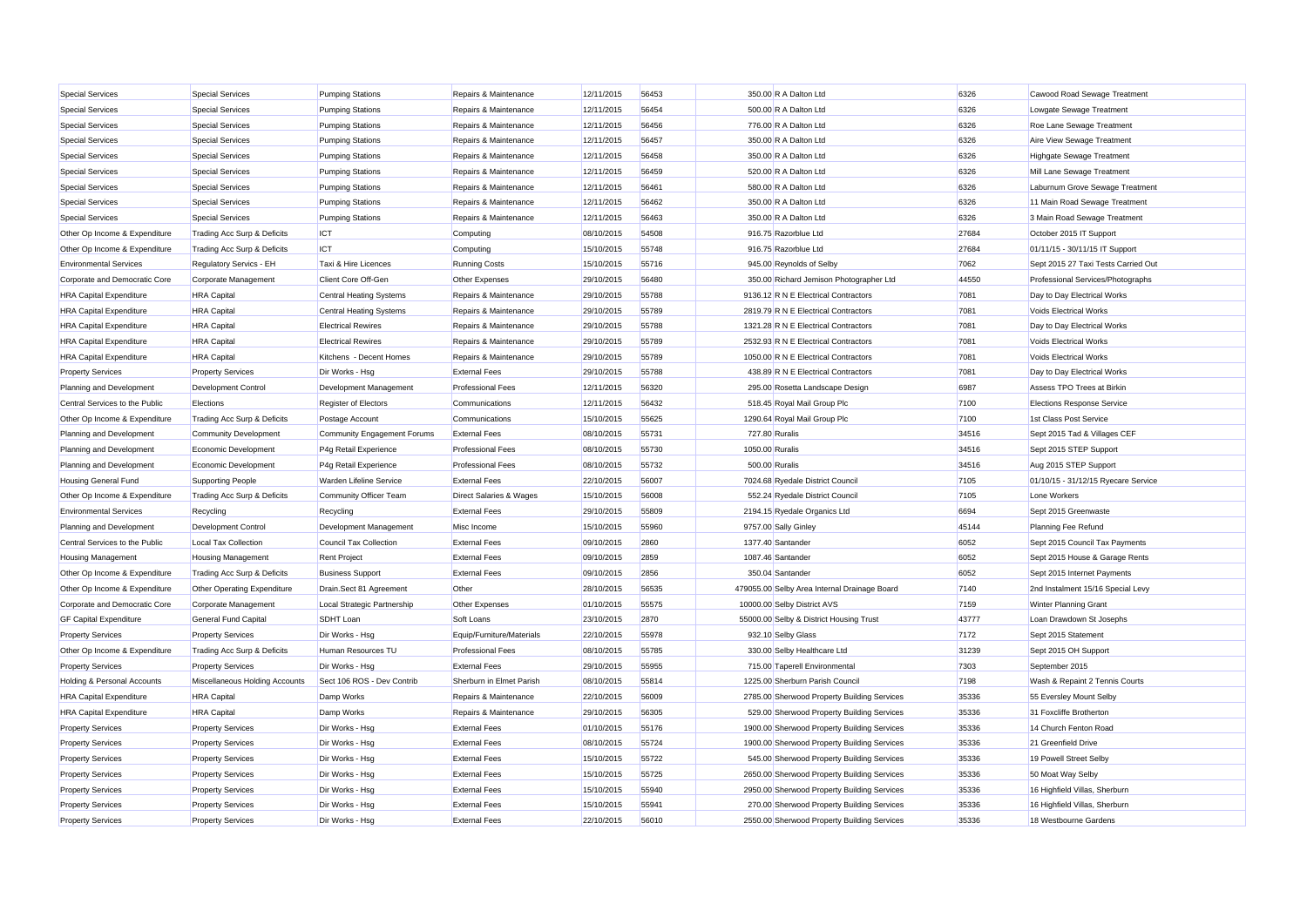| <b>Property Services</b>               | <b>Property Services</b>       | Dir Works - Hsg                | <b>External Fees</b>               | 22/10/2015 | 56011 | 475.00 Sherwood Property Building Services   | 35336 | 17 Barker Drive Selby                      |
|----------------------------------------|--------------------------------|--------------------------------|------------------------------------|------------|-------|----------------------------------------------|-------|--------------------------------------------|
| <b>Property Services</b>               | <b>Property Services</b>       | Dir Works - Hsg                | <b>External Fees</b>               | 29/10/2015 | 56307 | 2650.00 Sherwood Property Building Services  | 35336 | 20 Oaklands Crescent Selby                 |
| <b>Property Services</b>               | <b>Property Services</b>       | Dir Works - Hsg                | <b>External Fees</b>               | 29/10/2015 | 56308 | 3750.00 Sherwood Property Building Services  | 35336 | 19 Landing Lane Riccal                     |
| <b>HRA Capital Expenditure</b>         | <b>HRA</b> Capital             | <b>Fencing Programme</b>       | Repairs & Maintenance              | 15/10/2015 | 55225 | 540.00 Simon Calvert Contractors Ltd         | 44422 | 55 Eversley Mount Sherburn                 |
| <b>HRA Capital Expenditure</b>         | <b>HRA</b> Capital             | <b>Fencing Programme</b>       | Repairs & Maintenance              | 15/10/2015 | 55310 | 320.00 Simon Calvert Contractors Ltd         | 44422 | 5 Tennant Street Selby                     |
| <b>HRA Capital Expenditure</b>         | <b>HRA</b> Capital             | <b>Fencing Programme</b>       | Repairs & Maintenance              | 15/10/2015 | 55311 | 1190.00 Simon Calvert Contractors Ltd        | 44422 | 11 East Bank                               |
| <b>HRA Capital Expenditure</b>         | <b>HRA</b> Capital             | Fencing Programme              | Repairs & Maintenance              | 15/10/2015 | 55312 | 300.00 Simon Calvert Contractors Ltd         | 44422 | 64 Denison Road Selby                      |
| <b>HRA Capital Expenditure</b>         | <b>HRA</b> Capital             | <b>Fencing Programme</b>       | Repairs & Maintenance              | 15/10/2015 | 55315 | 400.00 Simon Calvert Contractors Ltd         | 44422 | 49 Fairfield Way                           |
| <b>Property Services</b>               | <b>Property Services</b>       | Dir Works - Hsg                | Other Expenses                     | 15/10/2015 | 55212 | 816.00 Simon Calvert Contractors Ltd         | 44422 | 19a East Acres Byram                       |
| <b>Property Services</b>               | <b>Property Services</b>       | Dir Works - Hsg                | Other Expenses                     | 15/10/2015 | 55226 | 585.00 Simon Calvert Contractors Ltd         | 44422 | 156 Springfield Road Sherburn              |
| <b>Holding &amp; Personal Accounts</b> | Miscellaneous Holding Accounts | Sect 106 ROS - Dev Contrib     | South Milford Parish               | 01/10/2015 | 55641 | 3420.00 South Milford Parish Council         | 7241  | 2010/0962/FUL Roundabout for Play Area     |
| <b>Housing General Fund</b>            | <b>Housing Strategy</b>        | PFI Scheme (Housing)           | Other Expenses                     | 29/10/2015 | 55771 | 32193.60 South Yorkshire Housing Assn Ltd    | 7239  | Sept 2015 Selby PFI                        |
| Other Op Income & Expenditure          | Trading Acc Surp & Deficits    | <b>Policy Strategy</b>         | <b>Professional Fees</b>           | 15/10/2015 | 55921 | 458.74 Spawforths                            | 21478 | Sept 2015 Additional Engagement            |
| Planning and Development               | <b>Planning Policy</b>         | Dev. Policy Serv. (Plan Selby) | <b>Professional Fees</b>           | 22/10/2015 | 55914 | 2197.50 Spawforths                           | 21478 | Market Town Studies: Stage 1f              |
| <b>Environmental Services</b>          | <b>Trade Waste</b>             | <b>Clinical Waste</b>          | <b>External Fees</b>               | 29/10/2015 | 55918 | 440.18 SRCL Ltd                              | 7251  | Haz Sharps Waste                           |
| <b>Holding &amp; Personal Accounts</b> | Miscellaneous Holding Accounts | <b>HRA Capital Receipts</b>    | <b>Capital Receipts</b>            | 01/10/2015 | 54899 | 1445.00 Stephenson Estate Agents             | 7260  | Community Centre Northfield Close          |
| <b>Cultural and Related Services</b>   | Open Spaces                    | Community Parks & Open Spaces  | Repairs & Maintenance              | 15/10/2015 | 55267 | 900.00 Streetscape Products and Services Ltd | 44490 | Repair of Existing Safamat                 |
| <b>Housing General Fund</b>            | <b>Housing Benefits Admin</b>  | <b>Counter Fraud Unit</b>      | Subscriptions                      | 29/10/2015 | 56548 | 3071.00 Tameside MBC                         | 7298  | April 2015 - March 2016 Anti Fraud Network |
| <b>Property Services</b>               | <b>Property Services</b>       | Dir Works - Hsg                | <b>External Fees</b>               | 01/10/2015 | 53904 | 480.00 T A M Loughlin                        | 6779  | 3 Hull Road Hemingbrough                   |
| <b>Property Services</b>               | <b>Property Services</b>       | Dir Works - Hsg                | <b>External Fees</b>               | 01/10/2015 | 53908 | 372.00 T A M Loughlin                        | 6779  | 18 Greenfield Drive Brayton                |
| <b>Property Services</b>               | <b>Property Services</b>       | Dir Works - Hsg                | Other Expenses                     | 19/11/2015 | 56507 | 940.00 T A M Loughlin                        | 6779  | 32 Springfield Road Sherburn               |
| Other Op Income & Expenditure          | Trading Acc Surp & Deficits    | <b>Legal Services</b>          | <b>Training Expenses</b>           | 22/10/2015 | 56272 | 1056.00 The Law Society                      | 34897 | Fee                                        |
| <b>Environmental Services</b>          | Recycling                      | Recycling                      | <b>External Fees</b>               | 08/10/2015 | 55790 | 8704.34 The Maltings Organic Treatment Ltd   | 35116 | Sept 2015 Greenwaste                       |
| Other Op Income & Expenditure          | Trading Acc Surp & Deficits    | Planning                       | Direct Salaries & Wages            | 15/10/2015 | 55195 | 1642.83 The Oyster Partnership Ltd           | 43921 | W/E 06/09/15                               |
| Other Op Income & Expenditure          | Trading Acc Surp & Deficits    | Planning                       | <b>Direct Salaries &amp; Wages</b> | 15/10/2015 | 55196 | 1332.85 The Oyster Partnership Ltd           | 43921 | W/E 13/09/15                               |
| Other Op Income & Expenditure          | Trading Acc Surp & Deficits    | Planning                       | <b>Direct Salaries &amp; Wages</b> | 15/10/2015 | 55434 | 1532.10 The Oyster Partnership Ltd           | 43921 | W/E 20/09/15                               |
| Other Op Income & Expenditure          | Trading Acc Surp & Deficits    | Planning                       | <b>Direct Salaries &amp; Wages</b> | 15/10/2015 | 55435 | 1525.00 The Oyster Partnership Ltd           | 43921 | W/E 06/09/15                               |
| Other Op Income & Expenditure          | Trading Acc Surp & Deficits    | Planning                       | Direct Salaries & Wages            | 15/10/2015 | 55436 | 1587.50 The Oyster Partnership Ltd           | 43921 | W/E 20/09/15                               |
| Other Op Income & Expenditure          | Trading Acc Surp & Deficits    | Planning                       | Direct Salaries & Wages            | 15/10/2015 | 55437 | 1950.00 The Oyster Partnership Ltd           | 43921 | W/E 13/09/15                               |
| Other Op Income & Expenditure          | Trading Acc Surp & Deficits    | Planning                       | <b>Direct Salaries &amp; Wages</b> | 15/10/2015 | 55438 | 1575.00 The Oyster Partnership Ltd           | 43921 | W/E 30/08/15                               |
| Other Op Income & Expenditure          | Trading Acc Surp & Deficits    | Planning                       | <b>Direct Salaries &amp; Wages</b> | 15/10/2015 | 55439 | 1562.50 The Oyster Partnership Ltd           | 43921 | W/E 23/08/15                               |
| Other Op Income & Expenditure          | Trading Acc Surp & Deficits    | Planning                       | <b>Direct Salaries &amp; Wages</b> | 15/10/2015 | 55440 | 1150.00 The Oyster Partnership Ltd           | 43921 | W/E 09/08/15                               |
| Other Op Income & Expenditure          | Trading Acc Surp & Deficits    | Planning                       | Direct Salaries & Wages            | 15/10/2015 | 55755 | 1912.50 The Oyster Partnership Ltd           | 43921 | W/E 27/09/15                               |
| Other Op Income & Expenditure          | Trading Acc Surp & Deficits    | Planning                       | <b>Direct Salaries &amp; Wages</b> | 15/10/2015 | 55756 | 2344.50 The Oyster Partnership Ltd           | 43921 | W/E 27/09/15                               |
| Other Op Income & Expenditure          | Trading Acc Surp & Deficits    | Planning                       | <b>Direct Salaries &amp; Wages</b> | 05/11/2015 | 55976 | 1925.00 The Oyster Partnership Ltd           | 43921 | W/E 28/09/15                               |
| Other Op Income & Expenditure          | Trading Acc Surp & Deficits    | Planning                       | <b>Direct Salaries &amp; Wages</b> | 05/11/2015 | 55977 | 1678.50 The Oyster Partnership Ltd           | 43921 | W/E 28/09/15                               |
| Other Op Income & Expenditure          | Trading Acc Surp & Deficits    | Planning                       | <b>Direct Salaries &amp; Wages</b> | 12/11/2015 | 56310 | 1987.95 The Oyster Partnership Ltd           | 43921 | W/C 05/10/15                               |
| Other Op Income & Expenditure          | Trading Acc Surp & Deficits    | Planning                       | Direct Salaries & Wages            | 12/11/2015 | 56311 | 1900.00 The Oyster Partnership Ltd           | 43921 | W/C 05/10/15                               |
| Other Op Income & Expenditure          | Trading Acc Surp & Deficits    | Planning                       | Direct Salaries & Wages            | 19/11/2015 | 56495 | 1749.50 The Oyster Partnership Ltd           | 43921 | W/C 12/10/15                               |
| Other Op Income & Expenditure          | Trading Acc Surp & Deficits    | Planning                       | <b>Direct Salaries &amp; Wages</b> | 19/11/2015 | 56496 | 1875.00 The Oyster Partnership Ltd           | 43921 | W/C 12/10/15                               |
| Other Op Income & Expenditure          | Trading Acc Surp & Deficits    | <b>Legal Services</b>          | Other Expenses                     | 22/10/2015 | 56291 | 1097.24 Thomson Reuters                      | 30035 | 30/06/15 - 14/06/16 Westlaw UK Services    |
| Other Op Income & Expenditure          | Trading Acc Surp & Deficits    | Finance                        | Advertising                        | 29/10/2015 | 55930 | 410.44 TMP (Uk) Ltd                          | 5101  | Advert in York Press on 07/10/15           |
| Planning and Development               | Development Control            | Development Management         | Advertising                        | 15/10/2015 | 55442 | 305.54 TMP (Uk) Ltd                          | 5101  | Statutory Advertising                      |
| Planning and Development               | Development Control            | Development Management         | Advertising                        | 15/10/2015 | 55443 | 252.06 TMP (Uk) Ltd                          | 5101  | <b>Statutory Advertising</b>               |
| Planning and Development               | <b>Development Control</b>     | Development Management         | Advertising                        | 15/10/2015 | 55444 | 508.00 TMP (Uk) Ltd                          | 5101  | <b>Statutory Advertising</b>               |
| Planning and Development               | Development Control            | Development Management         | Advertising                        | 15/10/2015 | 55445 | 939.64 TMP (Uk) Ltd                          | 5101  | Statutory Advertising                      |
| Planning and Development               | Development Control            | Development Management         | Advertising                        | 15/10/2015 | 55707 | 463.36 TMP (Uk) Ltd                          | 5101  | Statutory Advertising                      |
| Planning and Development               | Development Control            | Development Management         | Advertising                        | 29/10/2015 | 55932 | 371.92 TMP (Uk) Ltd                          | 5101  | <b>Statutory Advertising</b>               |
|                                        |                                |                                |                                    |            |       |                                              |       |                                            |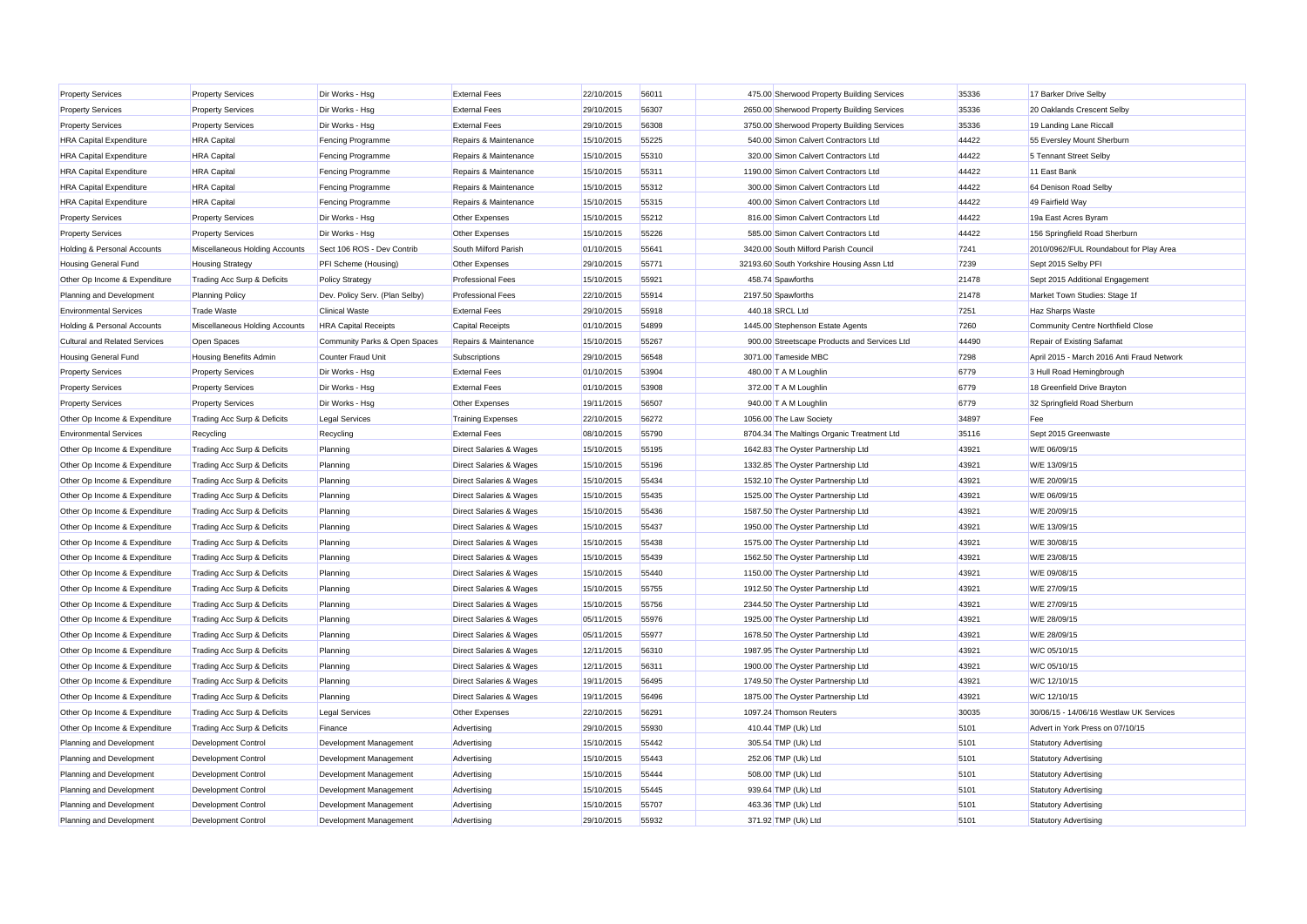| Planning and Development             | <b>Development Control</b>    | Development Management            | Advertising                        | 29/10/2015 | 55933 | 328.00 TMP (Uk) Ltd                             | 5101          | <b>Statutory Advertising</b>                    |
|--------------------------------------|-------------------------------|-----------------------------------|------------------------------------|------------|-------|-------------------------------------------------|---------------|-------------------------------------------------|
| Planning and Development             | <b>Development Control</b>    | Development Management            | Advertising                        | 29/10/2015 | 55934 | 463.36 TMP (Uk) Ltd                             | 5101          | <b>Statutory Advertising</b>                    |
| Planning and Development             | <b>Development Control</b>    | Development Management            | Advertising                        | 29/10/2015 | 55935 | 328.00 TMP (Uk) Ltd                             | 5101          | <b>Statutory Advertising</b>                    |
| Planning and Development             | Development Control           | Development Management            | Advertising                        | 29/10/2015 | 55936 | 290.61 TMP (Uk) Ltd                             | 5101          | <b>Statutory Advertising</b>                    |
| Planning and Development             | Development Control           | Development Management            | Advertising                        | 29/10/2015 | 55937 | 272.34 TMP (Uk) Ltd                             | 5101          | <b>Statutory Advertising</b>                    |
| Planning and Development             | <b>Development Control</b>    | Development Management            | Advertising                        | 12/11/2015 | 56293 | 472.00 TMP (Uk) Ltd                             | 5101          | <b>Statutory Advertising</b>                    |
| Planning and Development             | Development Control           | Development Management            | Advertising                        | 12/11/2015 | 56295 | 569.20 TMP (Uk) Ltd                             | 5101          | <b>Statutory Advertising</b>                    |
| Planning and Development             | Development Control           | <b>Planning Inquiries</b>         | <b>Professional Fees</b>           | 12/11/2015 | 56484 | 4150.00 TPM Landscape Ltd                       | 33347         | Redmoor Farm Skipwith Common                    |
| Other Op Income & Expenditure        | Trading Acc Surp & Deficits   | Human Resources TU                | <b>Training Expenses</b>           | 01/10/2015 | 54922 | 342.00 Trevor Roberts Associates                | 7357          | Staff Off Site Training Course                  |
| <b>GF Capital Expenditure</b>        | General Fund Capital          | P4g Selby Leisure Rebuild         | <b>Professional Fees</b>           | 08/10/2015 | 54927 | 752.00 Turner & Townsend Project Management Ltd | 7368          | Delivery Phase                                  |
| <b>GF Capital Expenditure</b>        | General Fund Capital          | P4g Selby Leisure Rebuild         | <b>Professional Fees</b>           | 19/11/2015 | 56531 | 752.00 Turner & Townsend Project Management Ltd | 7368          | Selby Leisure Centre Delivery Phase             |
| <b>Property Services</b>             | <b>Property Services</b>      | Dir Works - Hsg                   | <b>Running Costs</b>               | 01/10/2015 | 55643 | 371.24 UK Fuels Ltd                             | 7373          | <b>Fuel Services</b>                            |
| <b>Property Services</b>             | <b>Property Services</b>      | Dir Works - Hsg                   | Running Costs                      | 15/10/2015 | 55961 | 588.23 UK Fuels Ltd                             | 7373          | <b>Fuel Services</b>                            |
| <b>Property Services</b>             | <b>Property Services</b>      | Dir Works - Hsg                   | <b>Running Costs</b>               | 15/10/2015 | 56154 | 602.18 UK Fuels Ltd                             | 7373          | <b>Fuel Services</b>                            |
| <b>Property Services</b>             | <b>Property Services</b>      | Dir Works - Hsg                   | <b>Running Costs</b>               | 22/10/2015 | 56344 | 579.66 UK Fuels Ltd                             | 7373          | <b>Fuel Services</b>                            |
| <b>Property Services</b>             | <b>Property Services</b>      | Dir Works - Hsg                   | <b>Running Costs</b>               | 29/10/2015 | 56610 | 613.48 UK Fuels Ltd                             | 7373          | <b>Fuel Services</b>                            |
| Planning and Development             | Development Control           | Development Management            | Central Establishment Charges      | 29/10/2015 | 55929 | 395.63 Valuation Office Agency                  | 7399          | Valuation Appraisal / Negotation                |
| Other Op Income & Expenditure        | Trading Acc Surp & Deficits   | <b>Legal Services</b>             | Direct Salaries & Wages            | 15/10/2015 | 55749 | 655.65 Venn Group Ltd                           | 7402          | W/E 27/09/15                                    |
|                                      |                               |                                   |                                    |            | 55944 | 1125.75 Venn Group Ltd                          | 7402          | W/E 04/10/15                                    |
| Other Op Income & Expenditure        | Trading Acc Surp & Deficits   | <b>Legal Services</b>             | Direct Salaries & Wages            | 22/10/2015 |       |                                                 |               |                                                 |
| Other Op Income & Expenditure        | Trading Acc Surp & Deficits   | <b>Legal Services</b>             | <b>Direct Salaries &amp; Wages</b> | 22/10/2015 | 56280 | 1781.40 Venn Group Ltd                          | 7402          | W/E 11/10/15                                    |
| Other Op Income & Expenditure        | Trading Acc Surp & Deficits   | Audit Practice A/C                | <b>External Fees</b>               | 15/10/2015 | 55818 | 45056.50 Veritau North Yorkshire Ltd            | 33862         | Instalment 2 2015/16 Internal Audit Services    |
| Other Op Income & Expenditure        | Trading Acc Surp & Deficits   | SMT & Core Support                | Subscriptions                      | 08/10/2015 | 55602 | 1000.00 Wakefield Council                       | 31266         | Salary Recharges Costs                          |
| <b>Housing Management</b>            | <b>Housing Management</b>     | Solid Fuel Serv-PInd              | Repairs & Maintenance              | 29/10/2015 | 56547 | 8216.51 WDH Solutions Ltd                       | 28444         | Instalment 41 Solid Fuel Contract               |
| <b>HRA Capital Expenditure</b>       | <b>HRA</b> Capital            | <b>External Door Replacements</b> | Repairs & Maintenance              | 08/10/2015 | 55604 | 1000.00 Websters (Burn) Glass Ltd               | 7431          | 160 Springfield Road Sherburr                   |
| <b>HRA Capital Expenditure</b>       | <b>HRA</b> Capital            | <b>External Door Replacements</b> | Repairs & Maintenance              | 29/10/2015 | 56486 | 615.00 Websters (Burn) Glass Ltd                | 7431          | 14 Oaklands Crescent Camblesforth               |
| <b>HRA Capital Expenditure</b>       | <b>HRA</b> Capital            | <b>External Door Replacements</b> | Repairs & Maintenance              | 29/10/2015 | 56493 | 1270.00 Websters (Burn) Glass Ltd               | 7431          | 12 Mount Pleasant Little Smeaton                |
| <b>Property Services</b>             | <b>Property Services</b>      | Dir Works - Hsg                   | Equip/Furniture/Materials          | 15/10/2015 | 55570 | 251.23 Websters (Burn) Glass Ltd                | 7431          | August 2015 Statement                           |
| <b>Property Services</b>             | <b>Property Services</b>      | Dir Works - Hsg                   | <b>External Fees</b>               | 08/10/2015 | 55605 | 845.00 Websters (Burn) Glass Ltd                | 7431          | 7 Austerbank View Tadcaster                     |
| <b>Property Services</b>             | <b>Property Services</b>      | Dir Works - Hsg                   | <b>External Fees</b>               | 08/10/2015 | 55606 | 262.44 Websters (Burn) Glass Ltd                | 7431          | 49 Manor Garth Kellington                       |
| Other Op Income & Expenditure        | Trading Acc Surp & Deficits   | SMT & Core Support                | Other Expenses                     | 29/10/2015 | 56420 | 360.00 Welcome to Yorkshire                     | 43606         | 6 x White Rose Awards Tickets 2015              |
| Other Op Income & Expenditure        | Trading Acc Surp & Deficits   | <b>SMT &amp; Core Support</b>     | Other Expenses                     | 29/10/2015 | 56421 | 360.00 Welcome to Yorkshire                     | 43606         | 6 x White Rose Awards Tickets Cllr Crane        |
| Central Services to the Public       | Local Tax Collection          | Council Tax Collection            | Communications                     | 15/10/2015 | 55274 | 311.73 Whistl                                   | 7335          | Week 38 2015 CTax Post Collection               |
| Central Services to the Public       | Local Tax Collection          | <b>Council Tax Collection</b>     | Communications                     | 29/10/2015 | 56362 | 369.23 Whistl                                   | 7335          | Week 42 CTax Post Collection                    |
| Other Op Income & Expenditure        | Trading Acc Surp & Deficits   | Postage Account                   | Communications                     | 15/10/2015 | 55638 | 1069.99 Whistl                                  | 7335          | Week 39 2015 Post Collection                    |
| Other Op Income & Expenditure        | Trading Acc Surp & Deficits   | Postage Account                   | Communications                     | 15/10/2015 | 55972 | 1175.27 Whistl                                  | 7335          | Week 40 2015 Post Collection                    |
| Other Op Income & Expenditure        | Trading Acc Surp & Deficits   | Postage Account                   | Communications                     | 22/10/2015 | 56046 | 1004.69 Whistl                                  | 7335          | Week 41 2015 Post Collection                    |
| Other Op Income & Expenditure        | Trading Acc Surp & Deficits   | Postage Account                   | Communications                     | 29/10/2015 | 56361 | 1081.39 Whistl                                  | 7335          | Week 42 2015 Post Collection                    |
| <b>Cultural and Related Services</b> | Open Spaces                   | <b>Selby Park</b>                 | <b>Other Establishments</b>        | 12/11/2015 | 56363 | 2757.91 Wigan Leisure & Culture Trust           | 7447          | Oct 2015 Leisure Management Fee                 |
| <b>Cultural and Related Services</b> | Recreation & Sport            | <b>Rec Grounds-Sports</b>         | Other Establishments               | 12/11/2015 | 56363 | 251.64 Wigan Leisure & Culture Trust            | 7447          | Oct 2015 Leisure Management Fee                 |
| Cultural and Related Services        | Recreation & Sport            | Selby Leisure Centre              | Other Establishments               | 15/10/2015 | 55276 | 81555.42 Wigan Leisure & Culture Trust          | 7447          | Balance of VO2 Payment                          |
| <b>Cultural and Related Services</b> | <b>Recreation &amp; Sport</b> | Sports Development                | Other Establishments               | 12/11/2015 | 56363 | 4454.11 Wigan Leisure & Culture Trust           | 7447          | Oct 2015 Leisure Management Fee                 |
| <b>Cultural and Related Services</b> | Recreation & Sport            | Tadcaster Leisure Centre          | Other Establishments               | 12/11/2015 | 56363 | 2769.11 Wigan Leisure & Culture Trust           | 7447          | Oct 2015 Leisure Management Fee                 |
|                                      |                               |                                   |                                    |            |       |                                                 |               |                                                 |
| Highways, Roads and Transport        | <b>Parking Services</b>       | Car Parks Pay & Display           | Misc Income                        | 15/10/2015 | 55441 | 2536.80 Wigan Leisure & Culture Trust           | 7447<br>43968 | Car Park Costs Reimbursement<br>Card Activation |
| <b>Housing Management</b>            | <b>Housing Management</b>     | Void - Difficult to Let           | Other Expenses                     | 29/10/2015 | 56500 | 410.00 Wilko Retail Limited                     |               |                                                 |
| <b>Property Services</b>             | <b>Property Services</b>      | Dir Works - Hsg                   | Equip/Furniture/Materials          | 01/10/2015 | 55166 | 4063.75 Wolseley UK Ltd                         | 7464          | August 2015 Statement                           |
| <b>Property Services</b>             | <b>Property Services</b>      | Dir Works - Hsg                   | Equip/Furniture/Materials          | 22/10/2015 | 56004 | 5404.00 Wolseley UK Ltd                         | 7464          | Sept 2015 Statement                             |
| Planning and Development             | <b>Development Control</b>    | Development Management            | <b>Professional Fees</b>           | 15/10/2015 | 55920 | 1309.00 WPA Consultants Ltd                     | 43780         | <b>Contaminated Land Consultancy Services</b>   |
| <b>Environmental Services</b>        | Street Cleansing              | <b>Street Cleansing</b>           | Cleaning & Domestic Supplies       | 15/10/2015 | 55619 | 666.35 Wybone Ltd                               | 7471          | <b>Street Litter Bin</b>                        |